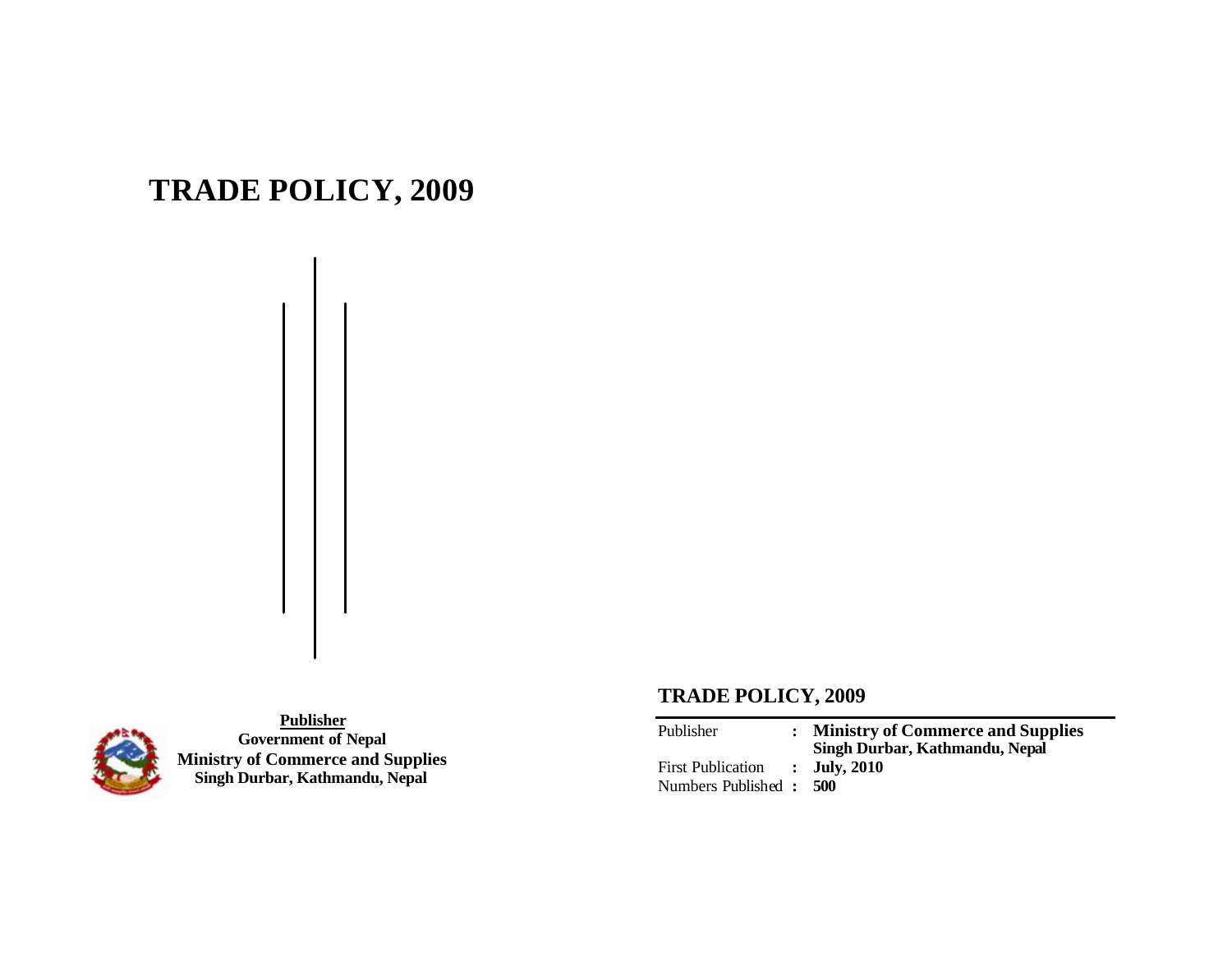#### **FOREWORD**

Trade is regarded as an 'engine of economic growth' as it has the pote ntial to spur sustainable, long-term economic development. Considering this fact, many developing countries are adopting the liberal economic and trade policies under the auspices of multilateral, regional and bilateral free trade agreements. Nepal has also pursued the open economic policies since mid 1980s which was accelerated in 1990s with the enactment of various pie ces of legislations including Privatization Act, Industrial Enterprise Act, Foreign Investment and Technology Transfer Act, Industrial Policy and Trade Policy, among others. It has acceded to the World Trade Organization (WTO) and also became the member of two regional trading blocs in 2004. Substantial works were taken up in the area of trade facilitation as the development of Inland Clearances Depots (ICDs), simplification of documents and procedures including customs reform and modernization and streamlining of transit movement of Nepalese trade.

Nepal possesses vast potentials of promoting goods and services trade. Given the country's diversified climate, topography and abundant natural resources there are ample opportunities to harness benefits by utilizing the available human capital and natural resources that could positively impact on living standards of the people. Trade development, thus, would be an instrument to create opportunities for marginalized and vulnerable groups of the society to participate and benefit from trade. Realizing the importance of trade and its multiplier effects in the economic development process, the Government of Nepal, introduced 'Trade Policy' in 1992 with a view to optimize the benefits from trade liberalization. The policy provided overall direction towards further liberaliz ation and diversification of the trading regimes and at the same time ushered Nepal's trade to integrate at international level. In addition, it provided impetus to private sector for their active participation in the areas of trade and investment. Although the

Trade Policy, 1992 embodied several noble provisions, it was found insufficient to address the challenges and utilize opportunities created from integration of Nepalese trade and economy at multilateral, regional and bilateral level. Besides, the issues of promoting trade in services, protection of intellectual property rights, and implementation of facilitation measures were some of the crucial elements which were not foreseen by the policy. In addition, trade being a dynamic sector, its policy and strategies need necessary adjustment and revision to accommodate the changes taking place at the national and international level.

Against this backdrop, Government of Nepal brought out the new Trade Policy in April, 2009 with a strategic vision of supporting the economic development and poverty alleviation initiatives through the enhanced contribution of trade sector to the national economy. The policy aims at; creating a conducive environment for promotion of trade and business in order to make it competitive at international level, minimizing trade deficit by increasing exports of value added products, increasing income and employment opportunities by enhancing competitiveness of the products and strengthening interrelationship between internal and foreign trade as complimentary and supplementary to each other. The policy further aims at ensuring economic development and eradicating poverty through increasing trade sector's contribution to national economy. However, there remain several challenges, particularly in its implementation. We hope that the challenges could be overcome through the collective and collaborative effort of the government, private sectors, professionals, civil society and development partners which will ultimately help achieve the objective of building a new, prosperous and just Nepal.

July, 2010 **Purushottam Ojha Secretary Ministry of Commerce and Supplies**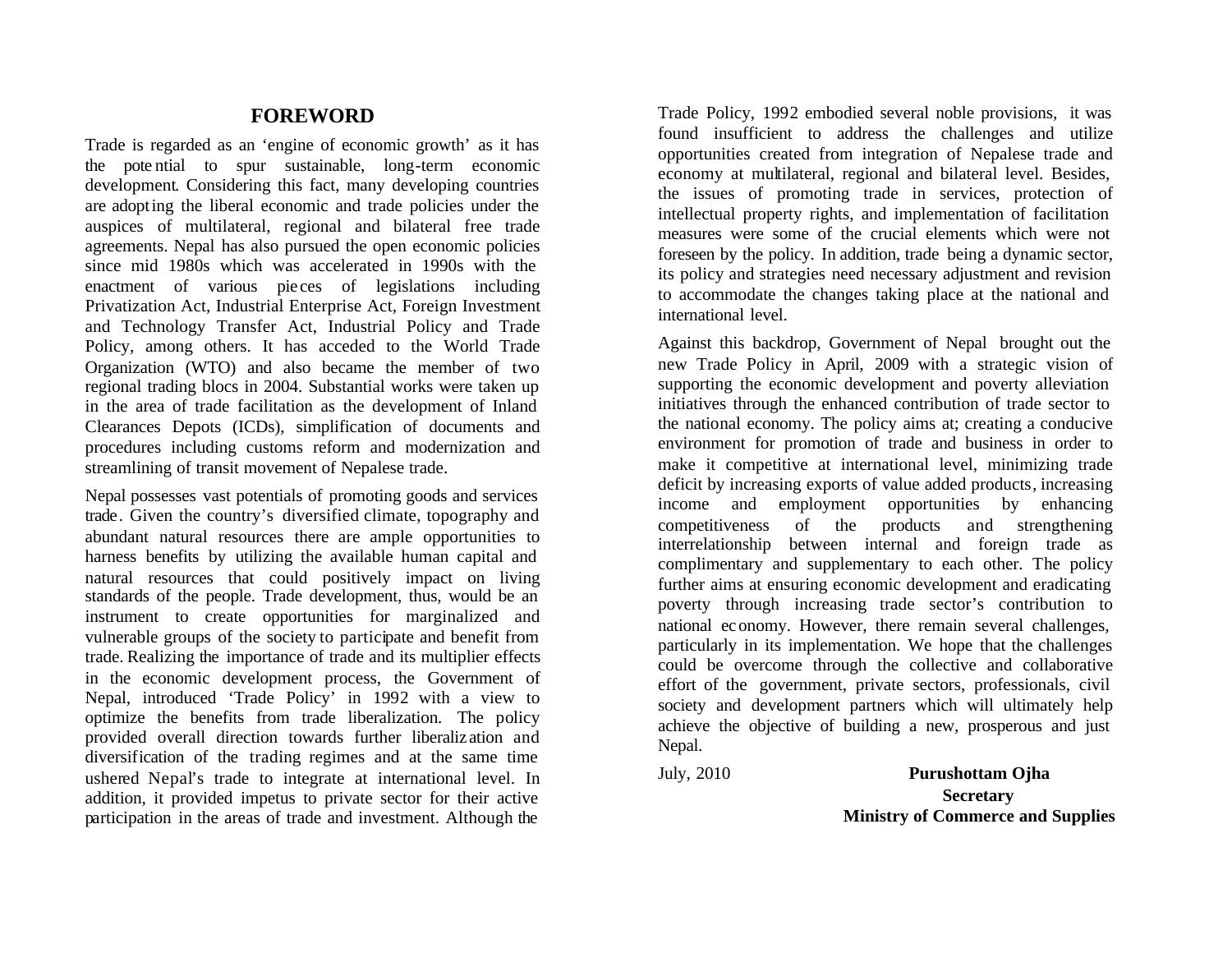# **TRADE POLICY, 2009**

#### **Background**

Nepal has been adopting an open and market oriented trade policy for the last two decades with expectations that such policy generates positive impacts on the resource mobilization, economic development and poverty alleviation. However, the poor and backward countries are not able to realize the benefits of trade liberalization due to difficulties in accessing capital, technology and market, and the unequal economic levels existing among the various countries. In spite of extension of market access due to the entry into the World Trade Organization and regional trading arrangements of SAFTA and BIMSTEC, Nepalese exports could not be enhanced mainly due to the deficiencies in creating synergies and positive interplay in the production emanating from the topographical, climatic and vegetation diversities with application of appropriate technologies, skilled human resources and investments. It is, therefore, necessary to harness benefits of market access through identification and development of exportable goods of comparative and competitive advantages. This requires harmonization of trade and industrial policies with other sectoral policies and developing forward and backward linkages in agriculture sector, non-timber forest sector, tourism sector , service industries and trade. In addition, Nepalese export trade requires increasing competitiveness by mobilizing the physical and human resources, social capital, structural changes and technical capacity development, and promotion of the development friendly culture.

The Trade Policy, 1992 primarily covered export policy/strategy, import policy/strategy, internal export policy, and foreign exchange regulation, and internal trade policy, constitution of trade council, foreign trade policy and research institution, and establishment of Nepal Trade Promotion

Organization. The Trade Policy, 1992 however, largely remained unable to address issues of international trade dynamism, affiliation with regional and multilateral trading system, expansion of bilateral free trade area, simplification of trade procedur es and development of new transit system. Enforcement of sanitary and Phyto-sanitary (SPS) measures and technical barrier to trade (TBT) seem importa nt for sustaining export trade. In the backdrop of the need of harnessing benefits stemming from the expansion in the market access opportunity, a comprehensive review of the trade policy is needed.

Thus,  $\dot{\mathbf{t}}$  is necessary to reverse the declining export capacity caused by the supply side constraints of the goods and services and technical barriers in market access. There is a need of improving production technology, processes and product quality of export oriented industries, and optimizing utilization of special privileges and benefits accorded by developed and developing countries as well as by multilateral and regional trade agreements to the least developed countries.

Nepal's growing trade deficit is clearly eminent as its exports occupy a negligible share in the world market. Export comprises of 8 percentages in the national gross domestic production compared to 26 percentages of imports. The making of an independent economy has been a challenging task in view of rising share of loans in the foreign aid over the past years. Since Nepal has adopted the policy of achieving two digit economic growth in coming years, it is necessary to pursue the path of export led growth and enable exports to cover substantial portion of imports, and make exports inclusive linking it with poverty alleviation programme.

A new and comprehensive Trade Policy with a wider vision is necessitated in order to expand the international trade by addressing the challenges of utiliz ing the market opportunities in goods and services trade and protection of intellectual property rights. Accordingly, this Trade Policy has been formulated by giving impetus to the promotion of the export sector as the main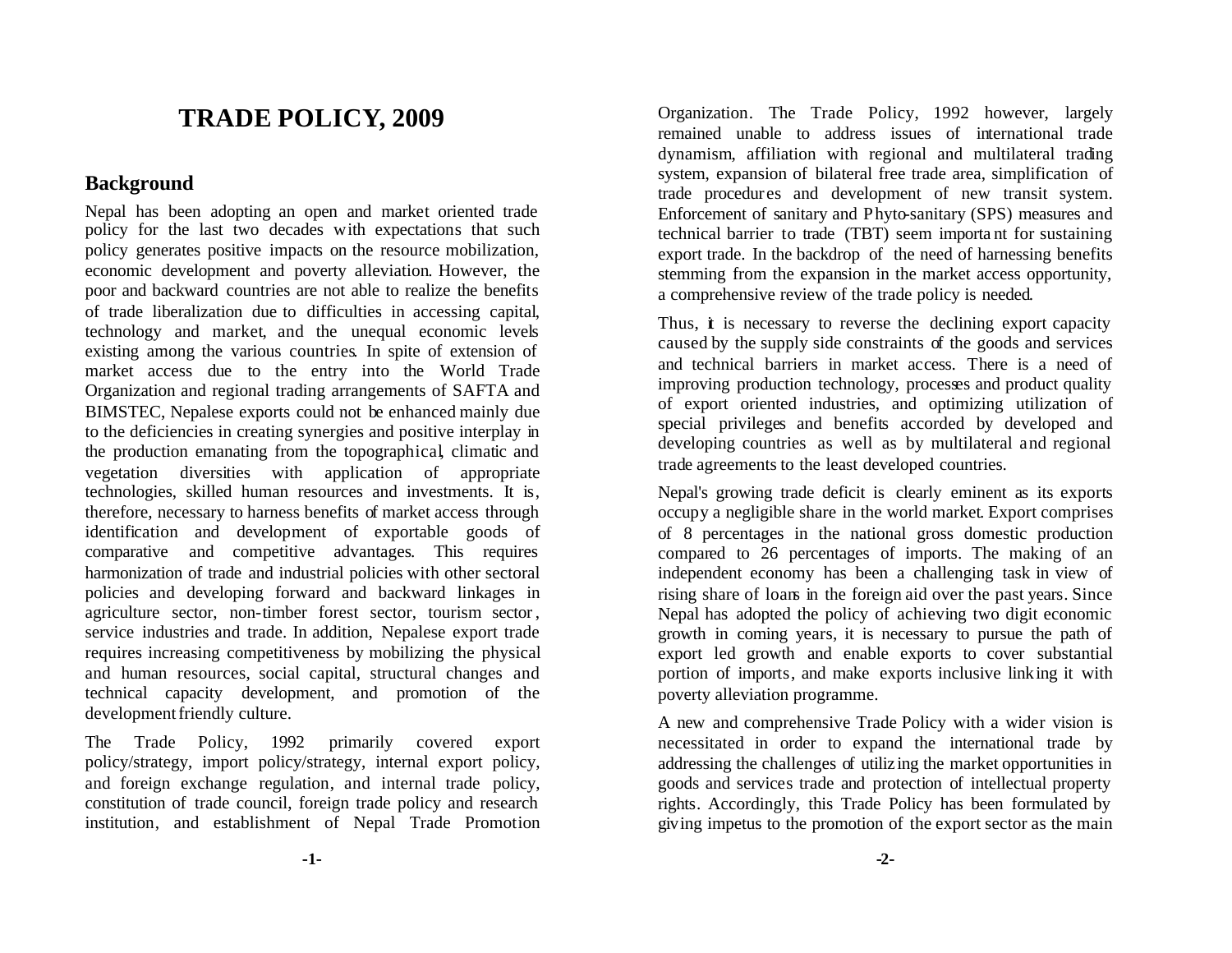policy thrust and achieving sustained trade development taking into consideration the changed paradigm of internal and international business environment.

## **1. Main Objective:**

To support the economic development and poverty alleviation initiatives through the enhanced contribution of trade sector to the national economy.

## **2. Objectives:**

- 2.1 To create a conducive environment for the promotion of trade and business in order to make it competitive at international level.
- 2.2 To minimize trade deficit by increasing exports of value added products through linkages between imports and exports trade.
- 2.3 To increase income and employment opportunities by increasing competitive ness of trade in goods and services and using it as a means of poverty alleviation .
- 2.4 To clearly establish interrelationship between internal and foreign trade, and develop them as complimentary and supplementary to each other.

## **3. Main Strategies:**

- **3.1 Creating a conducive atmosphere for making trade competitive at international level.**
	- (a) The private sector will be facilitated to actively engage in the conduct of trade and the government will play the role of a guide, guardian, regulator and motivator.
	- (b) Transaction costs will be reduced by facilitating exports and imports through procedural simplification, facilitation and institutional strengthening.
- (c) Reform measures will be introduced with the development of policy, institutional and physical infrastructures relating to trade in goods and services.
- (d) Market access of Nepalese products will be enhanced through protection of intellectual property rights.
- (e) Goods that are of comparative advantage, and based on skills, means and resource s available in the country will be identified and selected, and promotion of trade in such goods will be supported.

## **3.2 Reducing trade deficit through export promotion.**

- (a) Procedures of import will be simplified and incentives will be provided for the import of raw materials and industrial machinery required by the export oriented industries.
- (b) Market access opportunities will be expanded for Nepalese products through utilization of windows available under the bilateral, regional and multilateral trade agreements.
- (c) Special economic zones will be established and expanded for export promotion with a view to attracting domestic and foreign investments.

## **3.3 Increasing income and employment opportunities.**

- (a) The trade development will be made inclusive, and employment opportunities to marginalized groups and deprived communities will be enhanced by developing the employment oriented skills and entrepreneurship in the commerce sector.
- (b) Emphasis will be given on the development and promotion of special thrust areas and industrial clusters with a view to expanding market access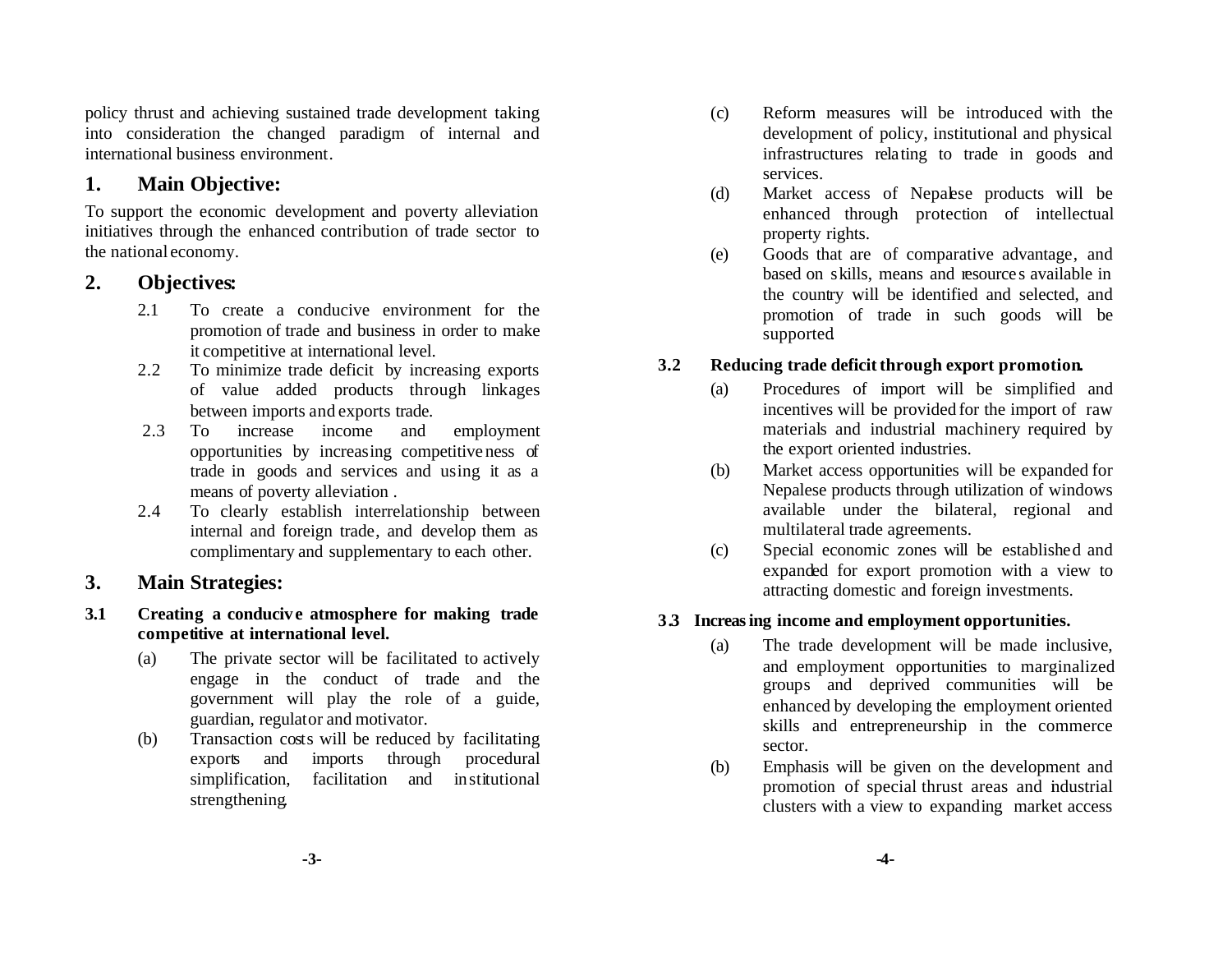to exportable products based on traditional skills, art and craftsmanship.

(c) Emphasis will be given to increase income and employment opportunities through promotion of trade in services.

#### **3.4 Establishing interrelationship between domestic and foreign trade.**

- (a) Conducive environment will be created for allowing partial consumption within the country of goods or services produced by export oriented industries.
- (b) The goods or services produced for domestic consumption within the country will be encouraged for exports.

## **4. Policy and Working Policies:**

## **4.1 Enhancing the role and professional capacity of government and private sector entities.**

#### **4.1.1 Policy:**

- 1. The government will play the role of a guardian, regulator and facilitator to make export trade competitive through commodity and regional diversification by bringing the private sector in the forefront.
- 2. The fiscal and monetary policies, foreign investment, industrial estate , tourism, agriculture, forest, and physical infrastructures policies will be reviewed with a view to harmonizing them with the trade policy.
- 3. The export base will be widened by maintaining forward, backward and parallel linkages among the above mentioned sectoral policies.
- 4. Efforts will be made for concluding bilateral and regional agreements for the recognition of Nepalese quality standards with a view to

enhancing the supply of goods in the quantity and quality in line with the demand of international markets.

- 5. Laws relating to Anti-Dumping, Countervailing and Safeguard will be formulated in order to protect domestic industries, in consistent with the multilateral trading arrangement.
- 6. Foreign investors and non-resident Nepalese nationals will be encouraged to establish international production network through the means of out-sourcing and contract of services and production with a view to harnessing benefits from the cost effective and qualitative production opportunities which are available in the country and to be developed in future.
- 7. Exporters will be encouraged to open liaison office or sales counter abroad. Similarly foreign importer companies will be encouraged to establish liaison office for promotion of Nepalese service and goods.
- 8. The implementation of the Competition Act will be made effective, and timely amendments will be made in the Consumers Protection Act in order to protect rights and interests of consumers, and to develop a fair competitive regime in national and international markets. Moreover, laws relating to domestic trade will be framed and enforced.
- 9. Capacity of private, non-governmental and research oriented organizations will be enhanced for the export promotion of goods and services.

## **4.1.2 Working Polic ies:**

1. Main exporters of Nepalese products abroad will be rewarded by honor and award for the ir role on expansion and promotion of export trade.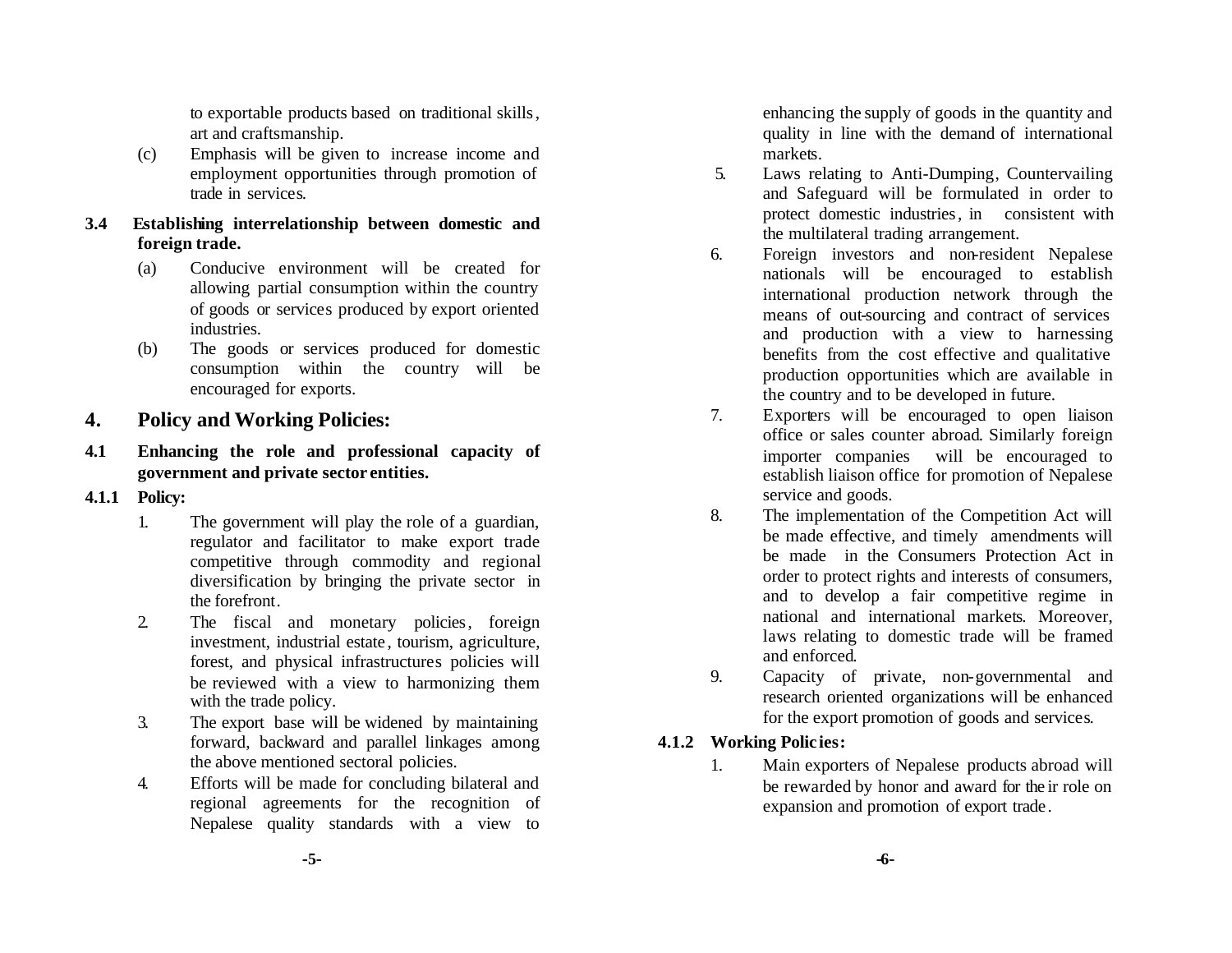- 2. The existing network of the government and private sectors organizations as well as industrial and trade associations related directly or indirectly with exports will be further strengthened to make export trade more competitive and effective.
- 3. Procedures will be framed and made transparent and systematic regarding the body issuing of certificate of origin, body making recommendation the related service charge and its utilization, and monitoring body .
- 4. Policy, legal and procedural arrangements relating to trade cooperation will be reviewed and further strengthened for making them compatible with the international trading system.
- 5. Ministry of Foreign Affairs and Nepalese Missions abroad will be mobilized effectively in various aspects of economic diplomacy, investment potentiality and export promotion.
- 6. Arrangements will be made to depute Commercial Counsellors to the Nepalese Missions in the countries that are major importers of Nepalese goods, and bear potentialities of enhancing trade with Nepal.
- 7. Separate units for food, quality standard, agriculture, forest, archeology and other related infrastructures will be established at Customs for providing services from those major Customs posts.
- 8. Integrated services shall be provided on administrative and technical matters to the private sector agencies under the coordination of Trade Promotion Institute for the facilitation of exports.
- 9. Programmes will be launched for the capacity enhancement of the representative organizations

of commodity associations, bilateral Chambers and industrial entrepreneurs.

10. Privates sector, non-governmental organizations, experts and research oriented institutions will be involved in the process of trade policy formulation.

#### **4.2 Reducing transaction costs through procedural simplification and institutional strengthening**

#### **4.2.1 Policy:**

- 1. The duty draw back system will be made simple, easy and speedy for the refund of tax and duty paid on the raw materials used in the production of exportable goods.
- 2. Collection, processing and dissemination of information required for trade promotion will be made effective through the introduction of modern information system.
- 3. Uniformity shall be brought in the procedures, standards, policies, and regulations relating to customs, transit transportation and standards certification to harmonize with the SAARC member States and Nepal's trade partner countries.
- 4. Services provided by the dry ports will be made effective to enhance the competitive capacity of trade.
- 5. Treaties/agreements will be concluded for using appropriate transit routes after undertaking studies on physical infrastructures, multimodal transport system, transport facility and costs of alternative transit routes and seaports in transit through neighboring countries for minimizing the costs in Nepal's international trade.
- 6. Programmes will be implemented to adopt cost effective measures at the production level, and to address the supply side constraints.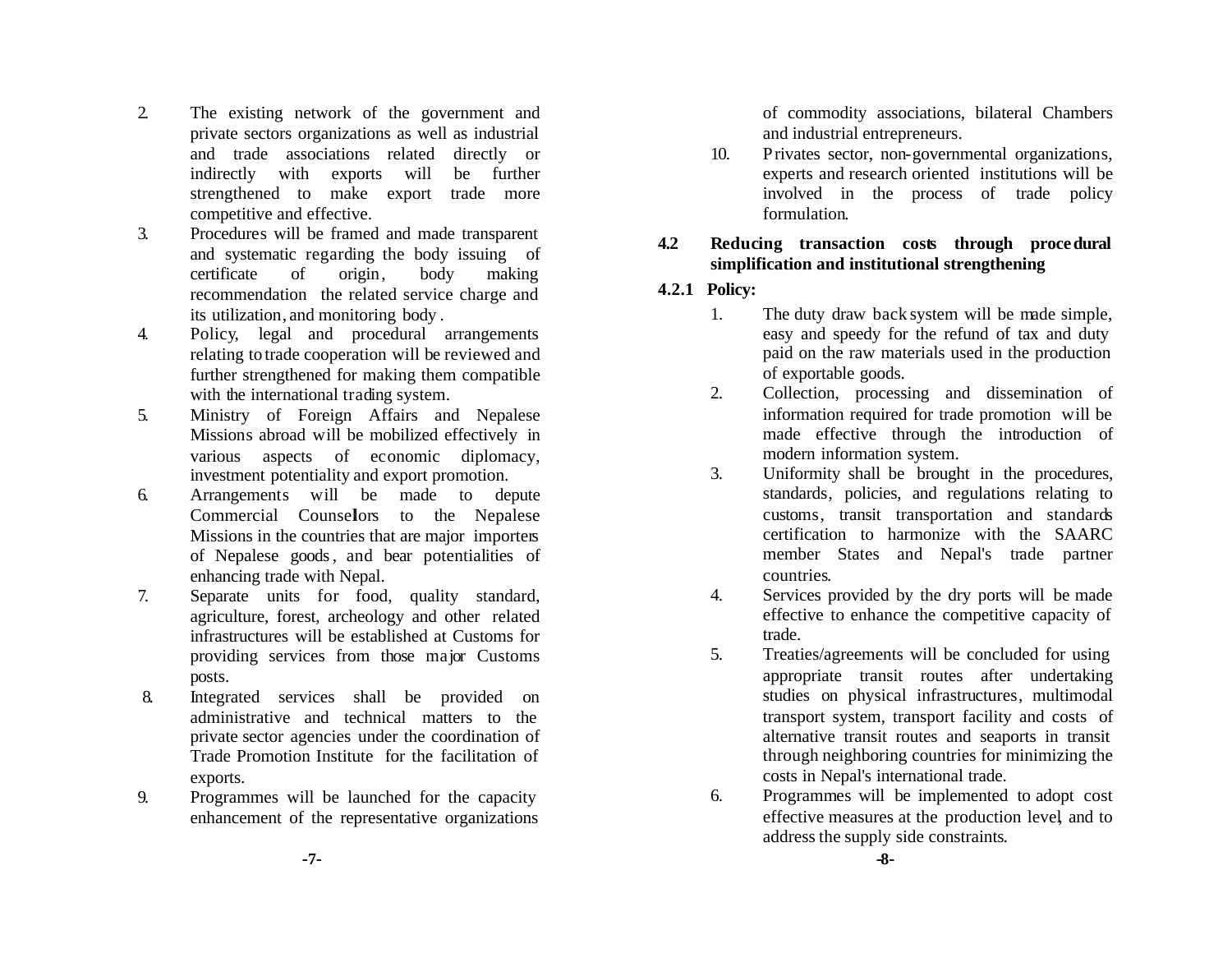#### **4.2.2 Working Policy:**

- 1. Integrated customs system will be expanded in coordination with the customs of neighboring countries for making customs clearance procedures simplified and efficient.
- 2. Customs procedures will be simplified and made effective by following the custom s valuation system based on the international trading system.
- 3. System will be introduced for determining quality standards in accordance with the prevailing internal and international practices for maintaining quality standards of exportable goods. Necessary ground works will be done for the development of quality inspection, certifications and monitoring, flow of information and human resources development in order to make them at par with international standards.
- 4. Warehousing facilities, flow of customs related information, and transportation and clearing and forwarding services will be expanded at border customs areas for making transit services effective.
- 5. Weighing machines, x-ray machines, laboratory, cold storage and computerized system of data management will be provided at major land customs in border and international airport custom offices.
- 6. Renewal of exporting firms, procedures relating to refund of customs duty on raw materials imported by the export oriented industries, customs duty draw back on the goods exported, value added tax, provisions relating to extracting of samples for export order will be made simple, export friendly, prompt, efficient and cost effective .
- 7. Additional financial, human and other resources will be made available to the Trade Promotion Institute in order for facilitating the collection, processing and distribution of market information for export promotion.
- 8. All other goods except the goods of archaeological and religious importance, explosives, goods relating to environment and wildlife conservation, and goods prohibited by treaties and conventions to which Nepal is a party, will be opened for expor t.

#### **4.3 Developing policy, institutional and physical infrastructures relating to foreign trade**

#### **4.3.1 Policy:**

- 1. A new law will be enacted to replace the existing Export Import Control Act in order to develop exports as a foundation of economic growth.
- 2. Capacity of governmental agencies directly involved in the international trade will be enhanced.
- 3. Up-grading of the existing infrastructures as well as the construction of new infrastructures like dry ports, cold storage, container freight station and roads will be done to make them compatible with the international standards.
- 4. Initiatives will be taken for the development and improvement of physical infrastructures for realizing benefits from the overland trade with the neighboring countries.
- 5. Initiatives will be taken to include international trade, regional trade treaties and agreements and their main provisions, export promotion and related subjects in the curriculum of commerce and economics faculties in U niversities.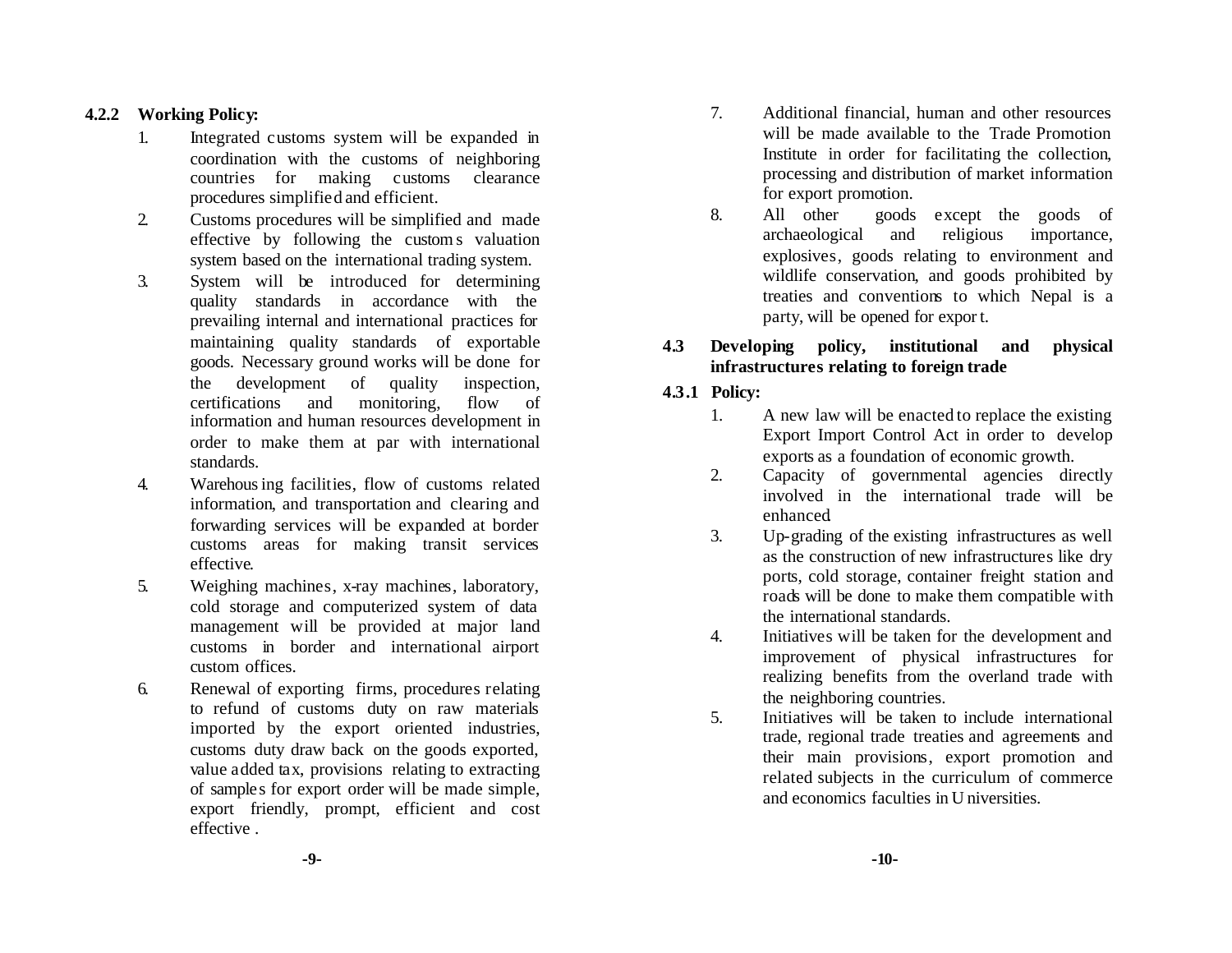6. Assistance will be given for the organization and participation in national and international trade fairs by ensuring the contribution of the private sector.

#### **4.3.2 Working Policy:**

- 1. Capacity building of human resources both in the government and private sectors will be taken up on WTO matters and the international trading regimes, particularly in the areas of Trade Related Aspects of Intellectual Property Rights (TRIPs), Sanitary and Phytosanitary (SPS) and international standards of goods and certification of quality st andards, and customs procedures.
- 2. Studies will be carried out to link customs points of the North and South by railways and highways, and the existing north–south roads w ill be improved and upgraded.
- 3. Initiatives will be taken to advance the concept of growth quadrangle for creating transport network of international standards linking India, Nepal, Bangladesh and Bhutan in consultation with the stakeholders.
- 4. Physical infrastructures w ill be constructed at major Custom border posts w ith the objective of developing Nepalas a transit point in the conduct of overland bilateral trade between India and China.
- 5. Initiatives will be taken to improve management of cargo complex at the Kathmandu International Airport, and increase frequency of flights of cargo planes.
- 6. Dry ports will be constructed at Nepalgunj, Rasuwa,Tatopani and other feasible areas.
- 7. An exhibition centre of international standards will be constructed in Kathmandu with

participation of the private sector with a view to promoting industries and foreign trade .

**4.4 Developing policy and institutional networks for the protection of intellectual property rights and promotion of export of services.** 

#### **4.4.1 Policy:**

- 1. Action plan will be prepared and implemented for the protection of intellectual property rights and expansion of trade in services.
- 2. Legal provisions will be made for the protection of Nepali products in the international markets in consonance with bilateral, regional and multilateral trading agreements.

## **4.4.2 Working Policy:**

- 1. Diplomatic missions abroad will be activated to serve as trade intelligence in order to increase the access of goods and services in international markets.
- 2. Assistance w ill be given to the protection of intellectual property rights of major exportable goods in international markets. Initiatives will be taken to establish rights relating to geographical indication of exportable goods such as handicrafts, tea, coffee, carpets, pashmina and honey under TRIPs.
- 3. Detailed working policies on various aspect of TRIPs will be formulated by a committee created under the Ministry of Commerce and Supplies and with participation of the Ministry of Industry, Ministry of Agriculture and Cooperatives, Ministry of Forests and Soil Conservation, Ministry of Science and Technology and Federation of Nepalese Chambers of Commerce and Industries and their commodity associations.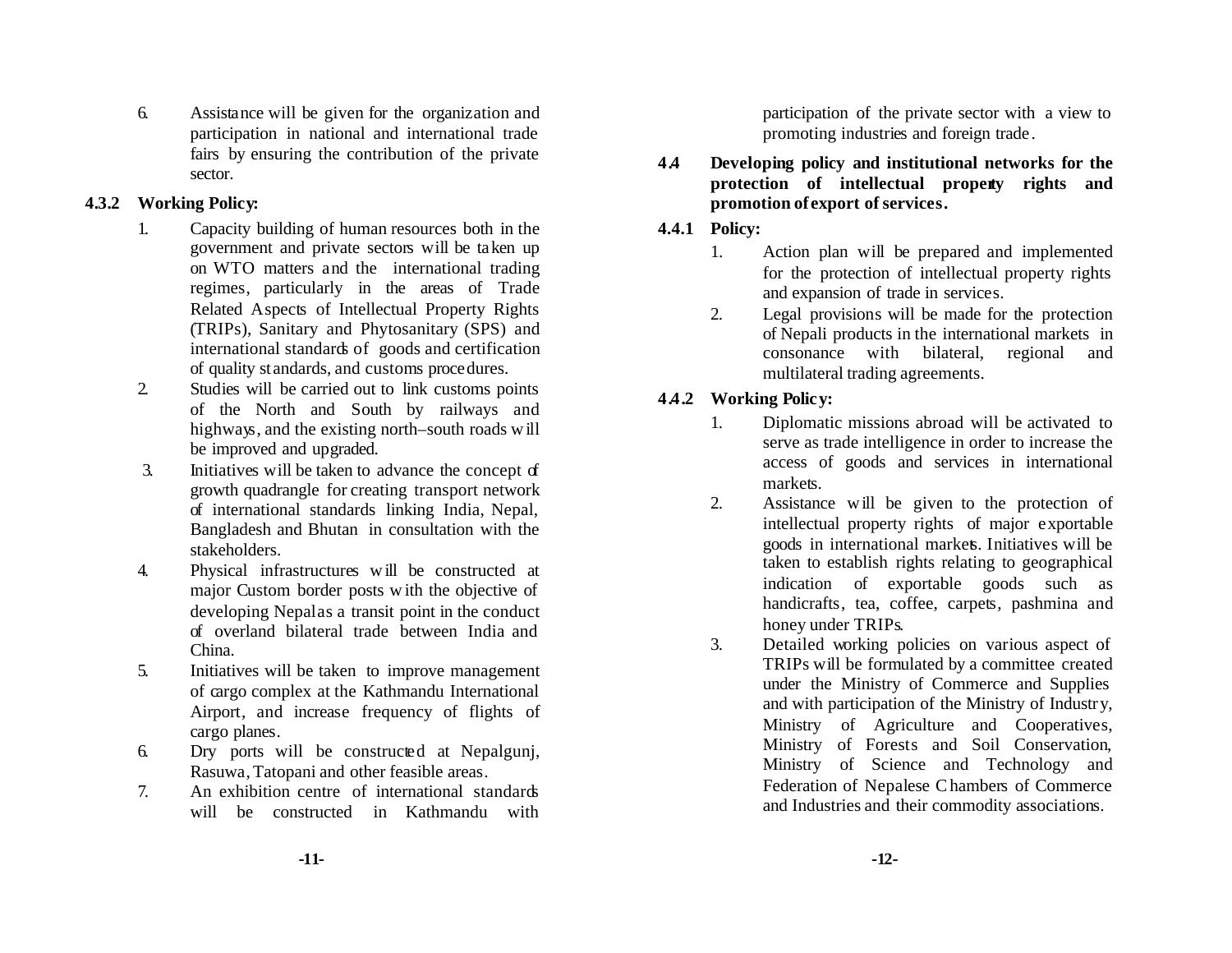- 4. Priority w ill be accorded to develop competent human resources in order to expand export of services and particularly trade in services under Mode 4 in accordance with provisions of the World Trade Organization and Regional Trading Agreements.
- 5. An autonomous body named as Trade Promotion Institute will be established along w ith its requisite organizational structure in order to play an effective role in the development of exportable goods and market promotion. The existing Trade and Export Promotion Centre w ill be merged within the Institute.
- 6. Intellectual property rights of Nepalese traditional skills, craftsmanship, goods production processes and goods produced thereof will be protected

#### **4.5 Providing additional incentives to export oriented industries.**

#### **4.5.1 Policies:**

- 1. Simple procedures will be adopted in the imports of raw materials, industrial machineries and others required by the export oriented industries.
- 2. Programmes w ill be launched for enhancing the production of raw materials within the country.
- 3. Initiatives will be taken to harmonize the policies on agriculture, forest and other sectors for the effective implementation of trade policy.
- 4. The primary goods being exported without processing will be encouraged for exports with value addition.
- 5. The customs duty, excise duty and value added tax, except the export service fees, will not be levied in exports.
- 6. Private and cooperative sectors will be encouraged to establish export promotion houses.
- 7. The export credit guarantee scheme w ill be implemented in order to increase the flow of financial resources in exports.
- 8. Special measures will be adopte d in consultation with stakeholders, for stopping the activities like lockouts and strikes in view of the sensitivity of export-oriented industries.
- 9. Lands will be made available on leasehold basis for commercial farming of forest products, which take longer gestation period of production. The products, among others, include; tea, coffee, fruits, herbs, eucalyptus (spice-tree), soap-nut (Sapindus Mukorossi), and pricklyash (Zanthoxylum armatum).

## **4.5.2 Working Policy:**

- 1. Product Development Fund will be established with the participation of the private sector and cooperatives in order to provide support for transportation and storage of handicrafts, herbs, honey, tea, milk, fish, meat, vegetables and other semi-processed products.
- 2. Integrated Technical Centers will be established in collaboration with the private sector for improving quality standards, product development and diversification of major exportable products.
- 3. Bonded warehouse facility will be made available against a bank guarantee on the import of raw materials, auxiliary raw materials, packaging materials and intermediary goods used in the production of export products.
- 4. Taxes and duty levied on raw materials or auxiliary raw materials imported or purchased locally by the export oriented industries will be refunded to the exporters on the basis of the quantity of export.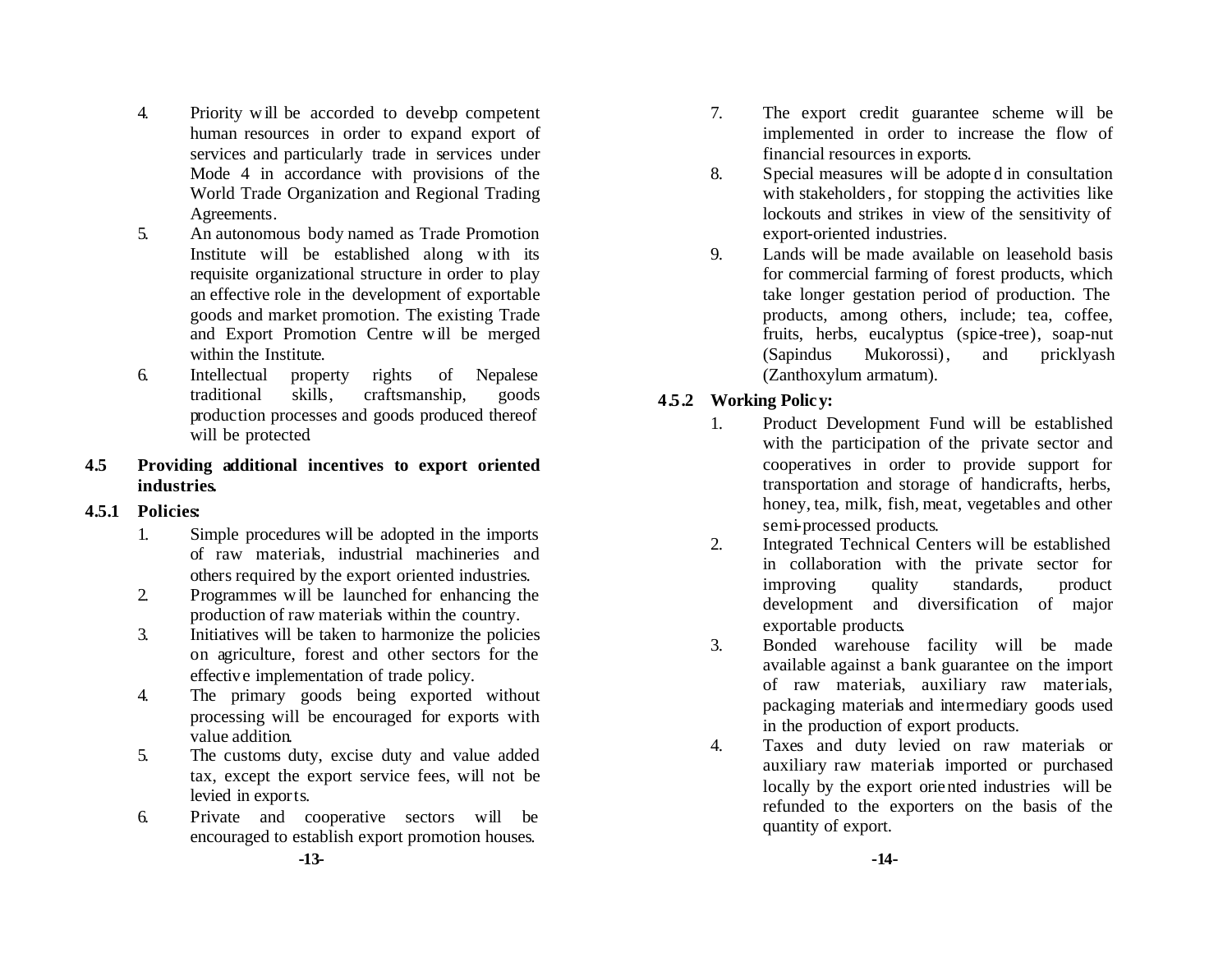- 5. Establishment and operation of export trading houses in the form of a cooperative association or private company will be encouraged. While establishing such export trading houses special consideration will be given to maintain regional balance.
- 6. The value added tax and excise duty will be refunded to the company producing goods, which are purchased under a contract by export oriented industries from local industries, on the basis of exported quantity after exporting the goods.
- 7. Product Development Programmes w ill be launched to increase exports of major export commodities like readymade garments, carpets and handicrafts. Similarly, programs will be launched to increase exports of tea, coffee, vegetable seeds, herbs, agriculture and dairy and non-timber forest products. In addition, special programmes will be launched to identify and promote additional new exportable products.
- 8. No fees of any type will be levied on the transportation within the country of exportable goods and raw materials used in their production.
- **4.6 Market expansion through utilization of opportunities available under bilateral, regional and multilateral trade promotions**
- **4.6.1 Policy:**
	- 1. Initiatives w ill be taken to enter into agreement on Free Trade Area with countries including United States of America and European Union that possess comparatively more trade prospects, and other regional trade organizations for expanding access to international markets for Nepal's exports.
- 2. Joint collaboration will be made with other countries having the similar trade interest for utilizing opportunities offered by bilateral, regional and multilateral trade treaties / agreements.
- 3. Initiatives w ill be taken for the optimum utilization of the facilities provided by the bilateral, regional and multilateral trade treaties agreements to the least developed specially land locked country.

#### **4.6.2 Working Polic ies:**

- 1. A permanent 'Trade Policy Analytical Wing' will be established with the involvement of private and government sector representatives and experts with the objective to refine policy measures to be adopted by Nepal in the context of direction of international trade, current situation and future direction.
- 2. Trade Promotion Institute w ill be developed as a resource centre of international trade to generate flow of information relating to challenges and opportunities created by bilateral, regional and multilateral trade treaties/agreements and to the ir provisions.

#### **4.7 Establishing Special Economic Zones for export promotion**

- **4.7.1 Policies:**
	- 1. Export processing and special economic zones, along with requisite physical infrastructures, will be established to promote exports.
	- 2. Laws along with flexible labor policy will be formulated for providing additional facilities and privilege s to the industries established in special economic zones.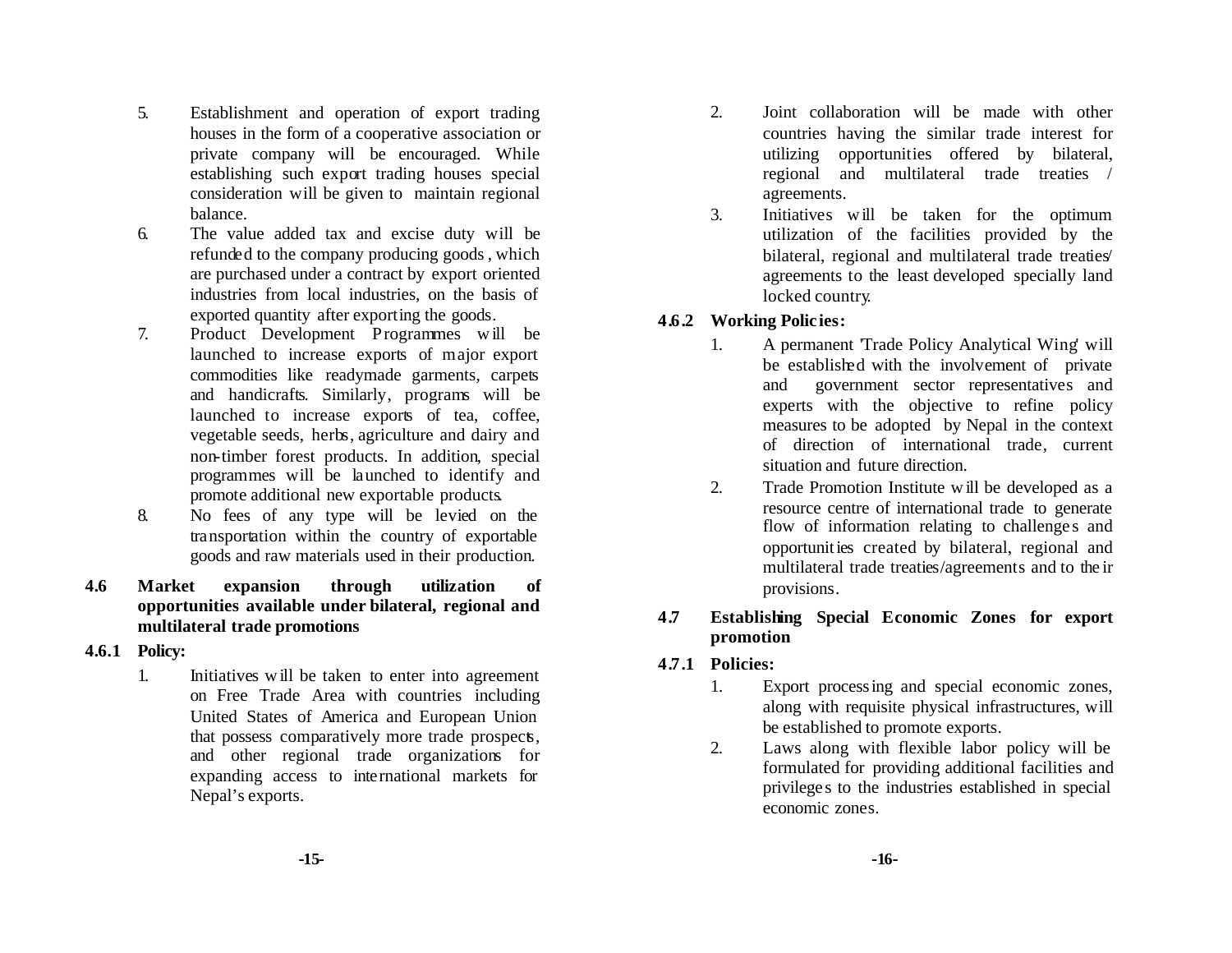#### **4.7.2 Working Policies:**

- 1. Special Economic Zones will be established close to the existing dry ports to increase productivity and competitive capacity of exportable goods.
- 2. Private sector w ill be encouraged to establish ancillary industries capable of making available raw and semi-processed goods to the export oriented industries located in the vicinity of the export processing zone at Bhairahawa and the proposed special economic zone at Birgunj.
- 3. Initiatives will be taken to use the under-utilized industrial zones of Rajbiraj, Butwal and Nepalgunj in the form of product-specific special economic zones.
- 4. Studies will be undertaken for establishing special economic zones in the potential places of Northern and Southern parts of the country in the context of developing Nepal as a transit point.
- 5. An integrated directive will be implemented in special economic zones with regard to the provisions and requirement of import, processing, value addition, export, domestic sales, tax and duties.
- 6. Assistance will be extended to enhance trading capacity of the agencies which are incorporated as Board and Committee for the commodity development programmes.
- **4.8 Developing employment oriented skills and entrepreneurship in trade sector**
- **4.8.1 Policies:**
	- 1. Emphasis will be given on entrepreneurship development, employment oriented skills and managerial capacity enhancement for improving the living standards of the people through

creation of income and employment opportunities in trade sector.

2. Programmes will be launched to increase export and employment opportunities through enhanced competitive capacity of major exportable products.

## **4.8.2 Working Policies:**

- 1. Export Promotion Fund will be utilized in adopting new technologies and improving production processes in industries producing exportable goods based on domestic raw materials.
- 2. Assistance w ill be provided to the packaging, storing and certification of agricultural products for making their production and processing compatible to international demand by utilizing opportunities for diversification in agricultural production.
- 3. Contract farming and cooperative farming system will be encouraged by attracting investments in exportable agricultural product to promote large scale production and market through commercial farming.
- 4. Entrepreneurship and skill development training programmes will be conducted with participation of private sector for promotion of exports.
- 5. Joint collaboration will be made with academic institutions for preparing skilled and competent human resources in foreign trade sector.

#### **4.9 Increasing income and employment opportunities through promotion of trade in services**

- **4.9.1 Policies:**
	- 1. Promotional programmes will be launched after identifying thrust areas of trade in services.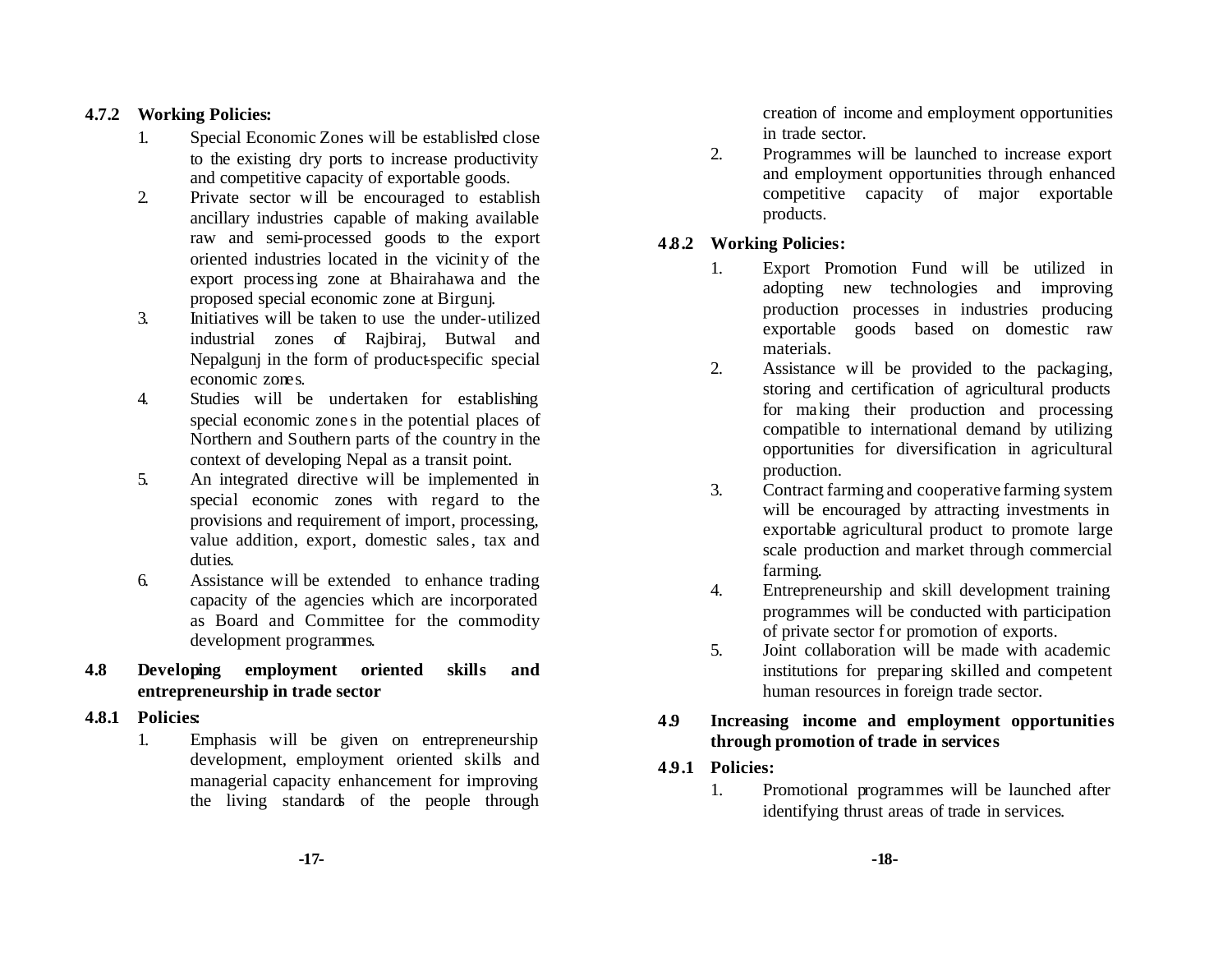- 2. Procedural simplification will be made through creation of institutional mechanism for making trade in services easy, simple and effective .
- 3. Private sector will be encouraged to play a lead role in trade in services.

#### **4.9.2 Working Policies:**

- 1. Service sectors such as tourism, education and health and information technology will be developed and promoted as the special thrust area.
- 2. Coordination will be maintained with the sectoral agencies for promoting special service thrust areas.
- 3. Special thrust areas will be reviewed in order to capacitate for providing services according to the market demand.
- 4. A separate 'Service Trade Promotion Council' will be constituted with the participation of private sector and under Ministry of Commerce and Supplies for promoting trade in services. The Council will play the role of a facilitator and motivator for promotion of trade in services.
- 5. The existing laws w ill be reviewed and new laws will be made, as required through the concerned Ministries for promotion of trade in services.
- 6. Domestic and external resources will be mobilized as may be necessary to encourage the private sector in the promotion of trade in services sector.

## **4.10 Developing special thrust areas**

## **4.10.1 Policies:**

1. Special thrust areas will be identified and developed, particularly in the handicraft sector that will be based on local skills, craftsmanship and with the involvement of Local Bodies. Support will be provided for improving the quality of such handicrafts.

2. Formation of cooperative organizations or export trading houses in collaboration with the Local Bodies will be encouraged.

## **4.10.2 Working Polices:**

- 1. Assistance will be provided for capacity enhancement, product development, quality improvement and marketing of established industrial clusters.
- 2. Emphasis will be given on the promotion of agricultural and non-timber forest based special thrust areas for creating employment and income opportunities in rural areas. No local tax and fees will be levied on the transportation of the goods produced in such areas.
- 3. Export trading houses will be encouraged to increase the sales of handicrafts to tourists, and permanent exhibition cum sales counters will be established through Tourism Development Board in major cities of tourists' destination.
- 4. Local bodies, cooperative organizations and export trading houses will be involved in the management and operation of industrial clusters.
- 5. Cooperative organizations will be encouraged in the exports of agricultural and forest based products, cottage industry products, industrial goods and herbal products.
- **4.11 Promoting identification, selection, production and trading of new exportable goods of comparative advantage**

## **4.11.1 Policies:**

1. Integrated program will be implemented for identification, selection, and production as well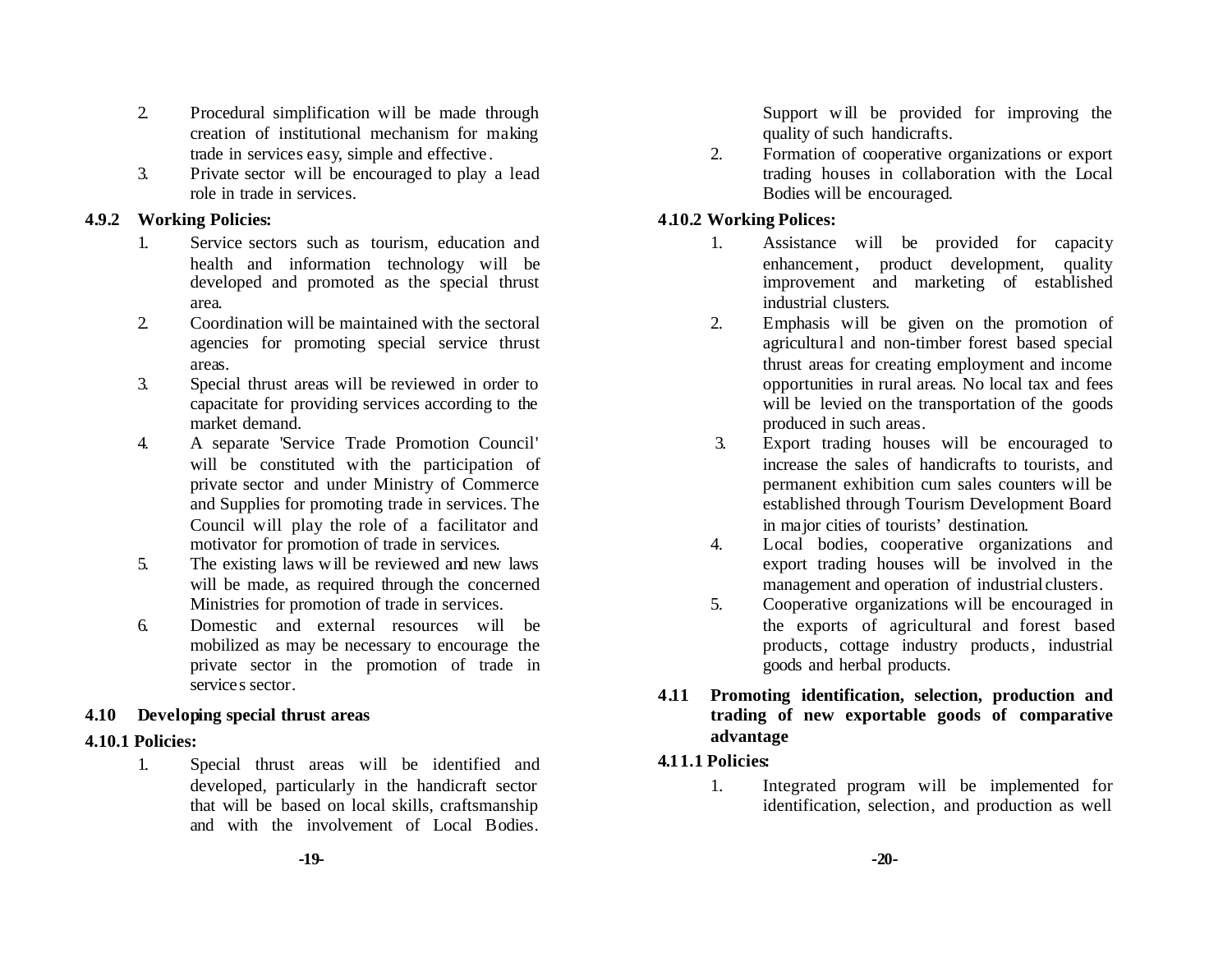as for access to international markets of the goods of comparative advantage.

2. Expansion in the production capacity and quality improvement of the export oriented goods will be encouraged.

#### **4.11.2 Working Policies:**

- 1. Assistance will be extended to make available skills, capital and technology necessary for increasing production capacity and improving quality of exportable goods.
- 2. Export Promotion Fund will be used w ith the participation of private sector in assisting the transportation of exportable agricultural products, forest based products, handicrafts and goods based on domestic raw materials to international market from the place of production.
- 3. Emphasis will be given on the commercial farming, livestock and promotion of non-timber forest products through the supplies of irrigation, machinery, fertilizer, seeds and highbred animals and poultry birds.
- 4. Value chain, cost effectiveness and quality control of exportable products will be improved.
- 5. The capacity of the existing institutions will be enhanced for identifying and promoting new exportable products to meet the demands of international markets.
- **4.12 Linking export oriented industries with domestic markets**

#### **4.12.1 Policie s and working Policies:**

1. Export oriented industries will be developed on sustainable basis through creation of an environment in which parts of their products and services produced for exports are consumed domestically.

- 2. Industries established in the export processing zone will be allow ed to sell specified quantity of their products in the domestic market.
- 3. Government agencies will be encouraged to increase utilization of the domestic goods.
- **4.13 Encouraging exports of goods or services produced for domestic consumption by expanding their production**

#### **4.13.1 Policies and working Policies:**

- 1. Improve ment in production, productivity and quality of the goods or services produced in the country will be encouraged.
- 2. Potential markets will be identified for encouraging exports of good or services.
- 3. Emphasis will be given on the development of transportation and related infrastructures for facilitating the making market access.

## **5. Institutional Arrangement**

## **5.1 Board of Trade**

5.1.1 A Board of Trade will be constituted at the central level with participation of the private sector to provide necessary assistance in the policy formulation for trade promotion, trade facilitation, policy monitoring and inter-agency coordination as follows:

| Minister/Minister of State for Commerce                   | Chairperson |
|-----------------------------------------------------------|-------------|
| <b>Assistant Minister for Commerce</b>                    | Member      |
| Member, National Planning Commission<br>(Trade)           | Member      |
| Governor, Nepal Rastra Bank                               | Member      |
| Secretary, Ministry of Commerce<br>and<br><b>Supplies</b> | Member      |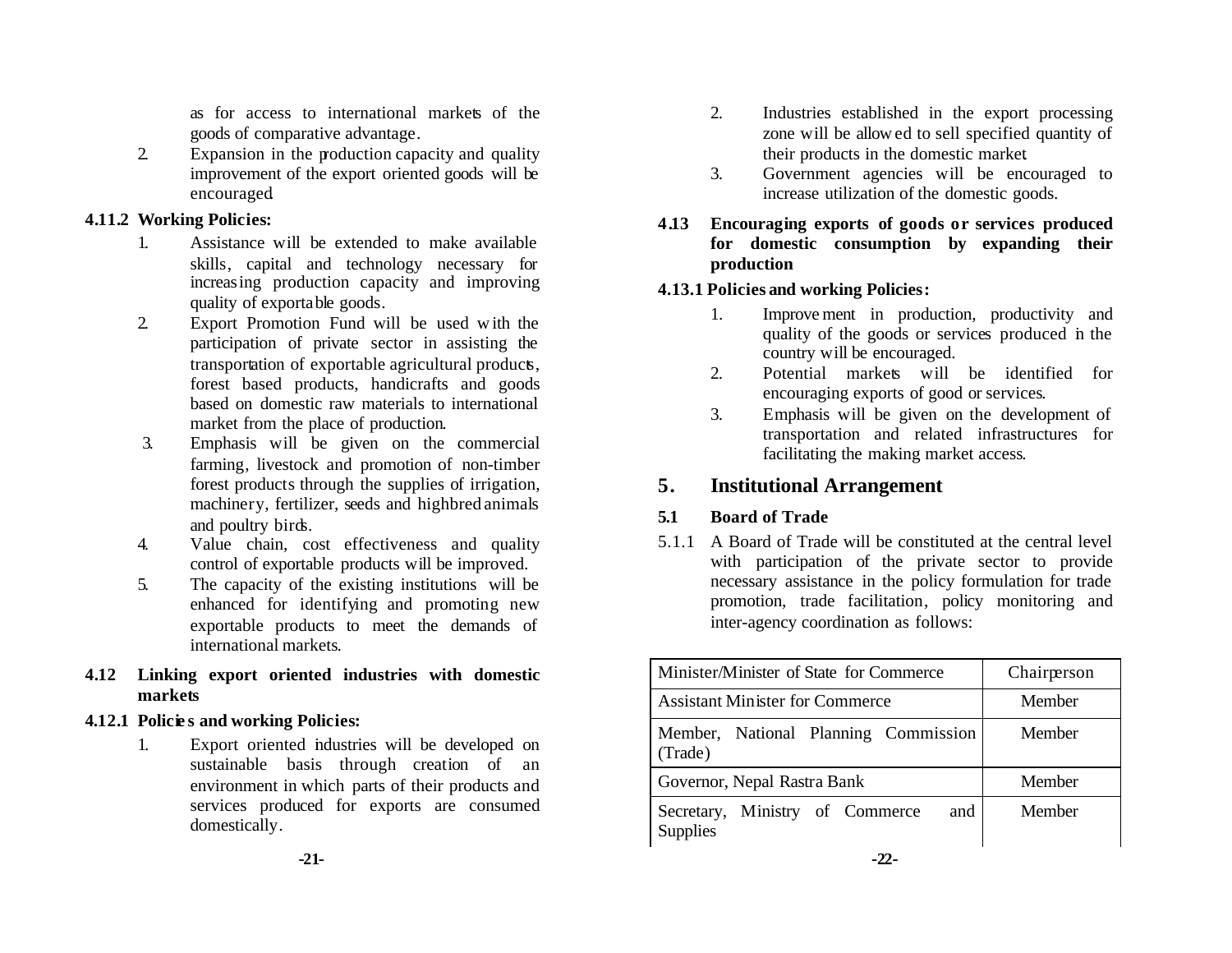| Secretary, Ministry of Industry                                                                                                                                                            | Member               |
|--------------------------------------------------------------------------------------------------------------------------------------------------------------------------------------------|----------------------|
| Secretary, Ministry of Finance                                                                                                                                                             | Member               |
| Secretary, Ministry of Tourism and Civil<br>Aviation                                                                                                                                       | Member               |
| Secretary, Ministry of Education                                                                                                                                                           | Member               |
| Secretary, Ministry of Health and Population                                                                                                                                               | Member               |
| Chairperson, Federation<br>of<br>Nepalese<br><b>Chambers of Commerce and Industries</b>                                                                                                    | Member               |
| Chairperson, Nepal Chamber of Commerce                                                                                                                                                     | Member               |
| Confederation of Nepalese<br>Chairperson,<br><b>Industries</b>                                                                                                                             | Member               |
| National<br>Industries<br>Trade<br>Chairperson,<br>Association                                                                                                                             | Member               |
| of bilateral chamber<br>of<br>Chairperson<br>commerce of the concerned country having<br>highest volume of imports from Nepal                                                              | Member               |
| Executive<br>Director, Trade<br>Promotion<br>Institute                                                                                                                                     | Member               |
| Two experts nominated from amongst the<br>professors or readers having expertise in<br>trade or balance of payment and engaged at<br>the level of Central Department of<br>a<br>University | Member               |
| Four experts or personalities nominated by<br>the Minster for Commerce from amongst the<br>involved in industrial and trade<br>persons<br>sectors                                          | Member               |
| Director General, Department of Commerce                                                                                                                                                   | Member-<br>Secretary |

- 5.1.2 The Board may invite any person or an expert to attend its meeting. The Government of Nepal may alter the composition of members of the Board by a notification in the Nepal Gazette. The Board will meet at least once bi-monthly, and other procedures relating to its meetings will be as determined by the Board itself.
- 5.1.3 Main functions of the Board will be to coordinate implementation of the Trade Policy, and recommend to the government on policy reforms and removal of problems and difficulties with the implementation of the open and liberal trade policy.
- 5.1.4 The Board will take decision to solve problems and difficulties in the conduct of export import trade.
- 5.1.5 The Board will carry out other functions as may be necessary for trade facilitation.

#### **5.2 Trade Promotion Institute**

- 5.2.1 The existing Trade and Export Promotion Centre will be converted into Trade Promotion Institute to function as an autonomous organization capa ble of providing services as per demands of the market.
- 5.2.2 The Institute w ill carry out functions relating to study and research, export promotion, product development and human resource development in trade.
- 5.2.3 The Institute will work as a focal point in the collection, processing, analysis and dissemination of trade data, and internal and external information for trade promotion.
- 5.2.4 Business and professional associations of the private sector will be involved in the management and operation of the Institute. Resources will be mobilized from the government and private sector for sustainable operation of the Institute.
- 5.2.5 The Institute will also organize , and coordinate participation in trade fairs and exhibitions.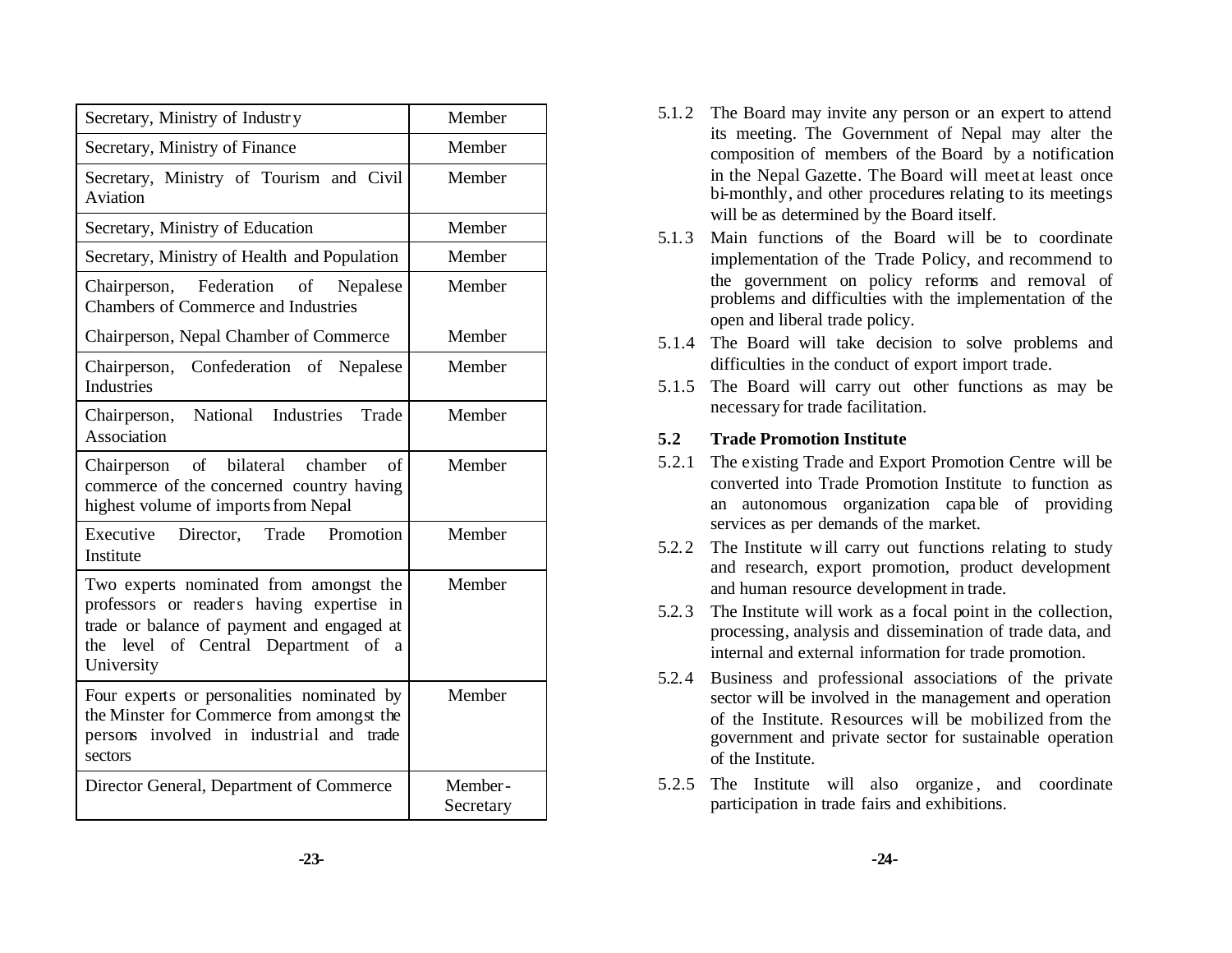#### **5.3 Special Economic Zone and Export Pro cessing Zone:**

- 5.3.1 Special economic zones and export processing zones, along with their requisite infrastructures, will be established for the promotion of export trade.
- 5.3.2 A separate law will be formulated and enacted for the establishment and operation of the Zones.
- 5.3.3 Private sector will be encouraged in the development, establishment and operation of special economic zone and export processing zone.

## **6. Foreign Trade Promotion Programmes**

#### **6.1 Transit and logistics programmes:**

The following programmes will be launched in order to make export trade more competitive through minimization of transaction costs:

- 6.1.1 Laws relating to multimodal transport system will be brought into immediate implementation for effective operation of the established dry ports.
- 6.1.2 The existing Nepal-India Rail Service A greement will be reviewed and revised, and brought into effective implementation. Moreover, initiatives will be taken to expand the rail service to other feasible places.
- 6.1.3 Additional module s will be brought into use after expanding the information and communication technology adopted for strengthening the custom operation, and necessary trainings will be impartedto the customs staff for its effective implementation.
- 6.1.4 Access of exportable goods in international markets w ill be increased by developing physical infrastructures and competent human resources necessary for the quality standards, inspection and certification and conformity assessment in accordance with provisions of bilateral, regional and multilateral trading arrangements.

6.1.5 An Inter-modal Transport Authority will be established for regulating the operation and management of dry ports, container freight stations and integrated custom points (ICP) which have been, and will be established in Nepal.

#### **6.2 Export processing and special economic zone promotion programmes**

Feasibility study will be carried out with the involvement of private sector for establishing export processing zones close to the currently constructed dry ports in order to make the export trade competitive. The following provisions w ill be made for the establishment of such zones:

- 6.2.1 Industries desiring to export the specified proportion of their products will be permitted to establish at the export processing zone.
- 6.2.2 Priority will be accorded to establish carpet village, handicrafts village and garment processing zone (GPZ) at the export processing zone/ special economic zone.
- 6.2.3 Labor Act will be made flexible to promote industries established in the export processing zone s.
- 6.2.4 An integrated directive will be formulated and implemented relating to import, processing, value addition and exports at the export processing zone.

#### **6.3 Publicity and promotion programmes**

- 6.3.1 The existing National Inquiry Points relating to information dissemination and inquiry on SPS, Technical Barriers to Trade (TBT) and Trade in Services according to the provision of the World Trade Organization will be strengthened. The Ministry of Commerce and Supplies will coordinate such inquiry points.
- 6.3.2 Initiatives will be taken to acquire membership of ATA-CARNET with an objective to support the hassle free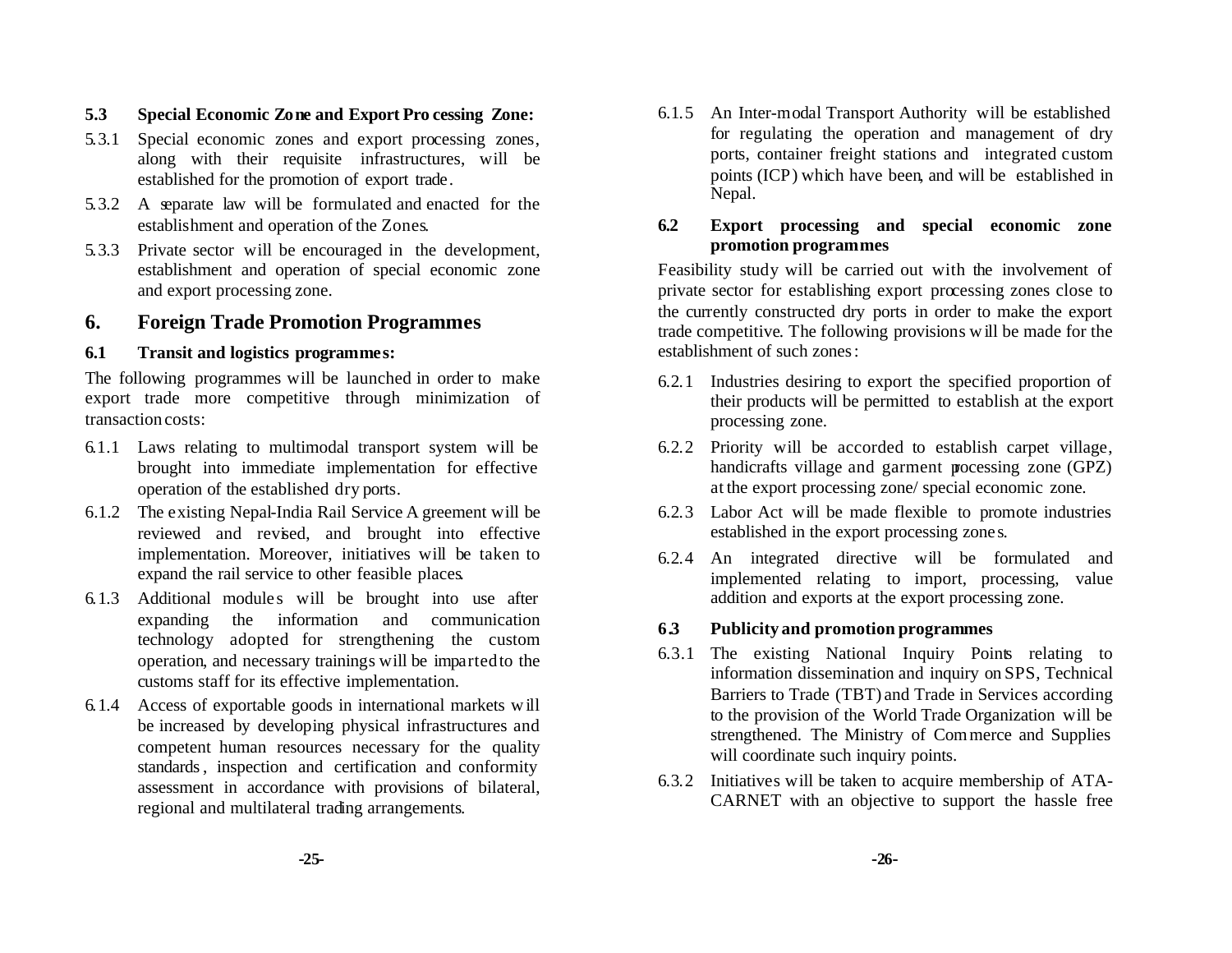transportation of goods while participating in foreign trade fairs for export promotion.

#### **6.4 Human resource development programme**

- 6.4.1 Emphasis will be given to human resources development for negotiating on product and market development, quality improvement and trade treaty/agreement in view of the need of effective participation in the bilateral, regional and multilateral trade treaties/ agreements.
- 6.4.2 Trainings will be imparted to persons of the government sector and private sector agencies on international trade specially relating to TRIPS, SPS, TBT, customs valuation and procedures.

## **7. Simplification ofProcedures.**

## **7.1 Procedure s relating to licensing**

- 7.1.1 No license w ill be required for importing through banking channels except the goods that are prohibited for import and are under quantitative restrictions.
- 7.1.2 Export of all goods other than those prohibited will be open.
- 7.1.3 The Department of Commerce will issue licenses in case of need of an export or import license.

#### **7. 2 Provisions relating to tax, customs duty and charges**

- 7.2.1 No local tax w ill be levied on transportation within the country of export products, and raw materials and auxiliaryraw materials used for their production.
- 7.2.2 No customs duty w ill be levied on the samples sent by foreign buyers to Nepalese exporters for export order.
- 7.2.3 Provisions will be made not to levy customs duty and VAT on export goods returned back due to non accepta nce by a foreign buyer on the basis of documentary evidences establishing that the goods were exported.
- 7.2.4 The import customs duty will be refunded if the goods produced from the imported raw materials and auxiliary raw materials are exported. If the import is against a bank guarantee, the concerned customs office will be authorized to release the guarantee.
- **7. 3 Provisions relating to Generalize d System of Preference (GSP)**
- 7.3.1 Trade Promotion Institute will provide information to entrepreneurs about GSP facilities in a regular manner.
- 7.3.2 Ministry of Commerce and Supplies will nominate the agency for certifying GSP, procedures and service fees relating to export under GSP.
- 7.3.3 The amount received as GSP certification service fees will be utilized for the development of export products, quality improvement and export promotion.
- 7.3.4 Trade Promotion Institute will maintain records and implement GSP schemes.

## **7. 4 Provisions relating to certificat e of origin**

- 7.4.1 Ministry of Commerce and Supplies will designate the agenc y to issue the certificate of origin and the service fees to be collected by the agency.
- 7.4.2 The procedures for obtaining the certificates of origin will be published by the Ministry of Commerce and Supplies.
- 7.4.3 The agency issuing the certificate of origin will utilize the amount collected for development and promotion of exportable products.
- 7.4.4 The agency as designated by the Ministry of Commerce and Supplies will carry out monitoring relating to certificate of origin.
- 7.4.5 The agency issuing the certificate of origin will have to keep all relevant records, at least up to three years. The nominated agency shall require submitting the trimester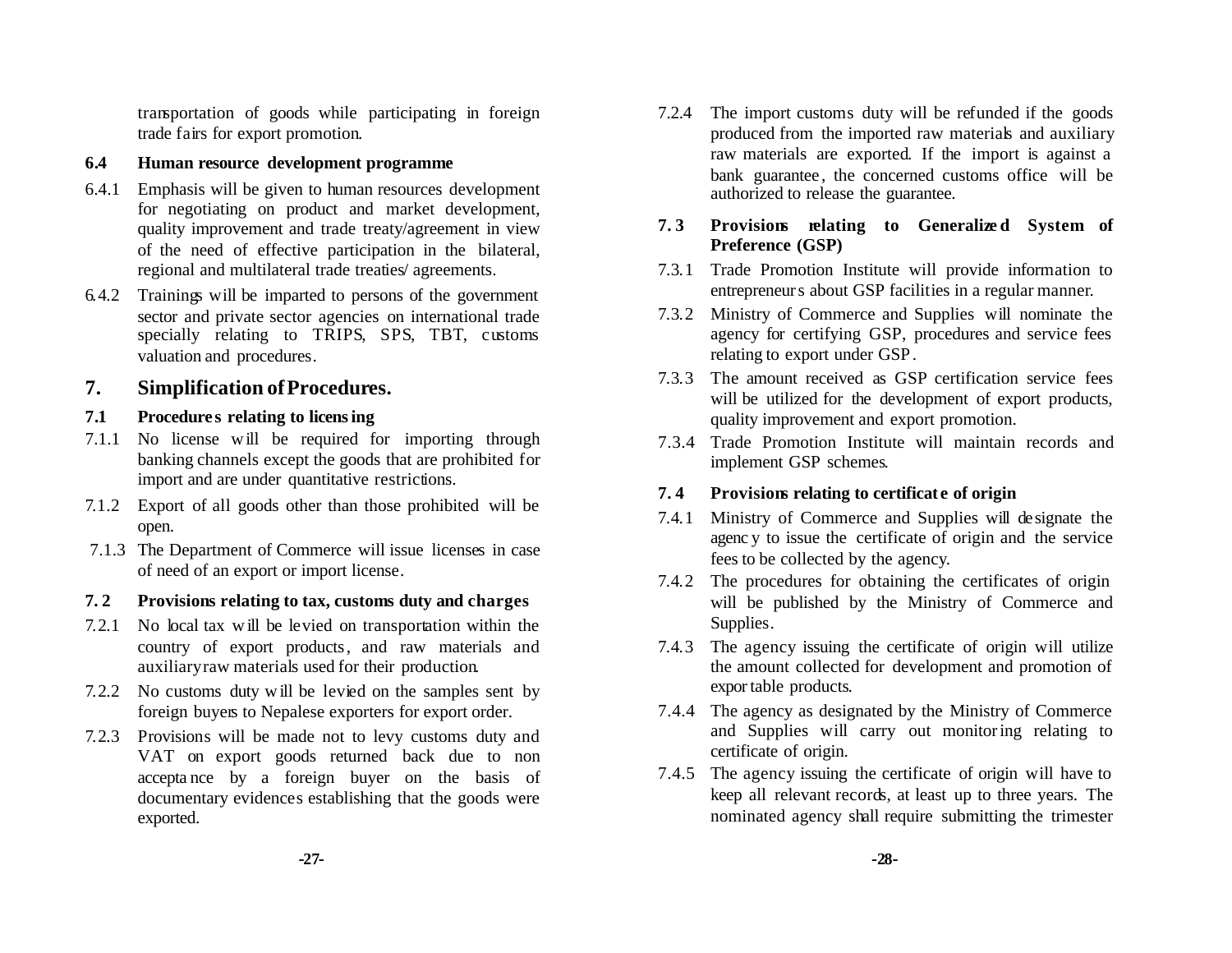statement of such records to an agency designated by Ministry of Commerce and Supplies.

## **8. Commodity development programme**

Commodity development programmes will be implemented into two separate groups. In the first priority group, labor-intensive goods, which are already established in export markets, will be developed as special focus area. Especially the readymade garments, woolen carpets and handicrafts w ill come under this priority group. In the second group, priority will be accorded to highly potential export items like agricultural, forest based and handicraft products as the thrust area development. In this group,emphasis will be given on the export promotion of tea, vegetable seeds, herbs, ginger large cardamom etc.

#### **8.1 Special Focus Area:**

#### **8.1.1 Readymade garments:**

- Programmes will be implemented in a phase-wise manner for the sustainable development of Nepali fabric s, readymade garments and cotton towels in view of the situation emerged after the termination of quota system under Multi Fiber Arrangement, and promoting the competitiveness of Nepalese products.
- National guidelines will be formulated and implemented on the basis of recommendations made from a study for adopting a long-term strategy for increasing exports of readymade garments and cotton towels.
- Such policies and infrastructures as may be necessary will be made available for establishing spinning and textile industries in the form of backward linkages for sustainable development of readymade garments and cotton towels by taking into account also the GSP rules of origin. Emphasis

will be laid on the product development through coordination with cottage and large domestic fabric industries that are in current operation.

- Additional steps as may be necessary will be taken to establish Garment Processing Zone (GPZ) after conducting feasibility study in order to increase competitive capacity of readymade garment industries.
- Promotional activities will be carried out in partnership with the private sector to harness maximum benefits from trade opportunities created by the open policy in international markets through market diversification of readymade garments.
- Steps being taken to obtain duty free access to such major international markets where Nepalese exports have declined due to open trade regime after the removal of quota system in 2005 will be further enhanced.
- The private sector will be encouraged to establish Fashion Technology Institute for creating competent human resources base necessary for the production of value added readymade garments.

#### **8.1.2 Carpets and woollen goods**

- Activities on branding and labeling of Nepalese carpets will be carried forward for checking downfall of export and maintaining the identification of Nepalese carpets in international market.
- Bureau of Standard and Metrology will arrange the examination and certification scheme for labeling of Nepalese carpets. Moreover, initiatives w ill be taken to ensure continuity to the duty free market access currently available in major markets.
- Study on the cost-benefit analysis will be carried out taking into consideration the price and demand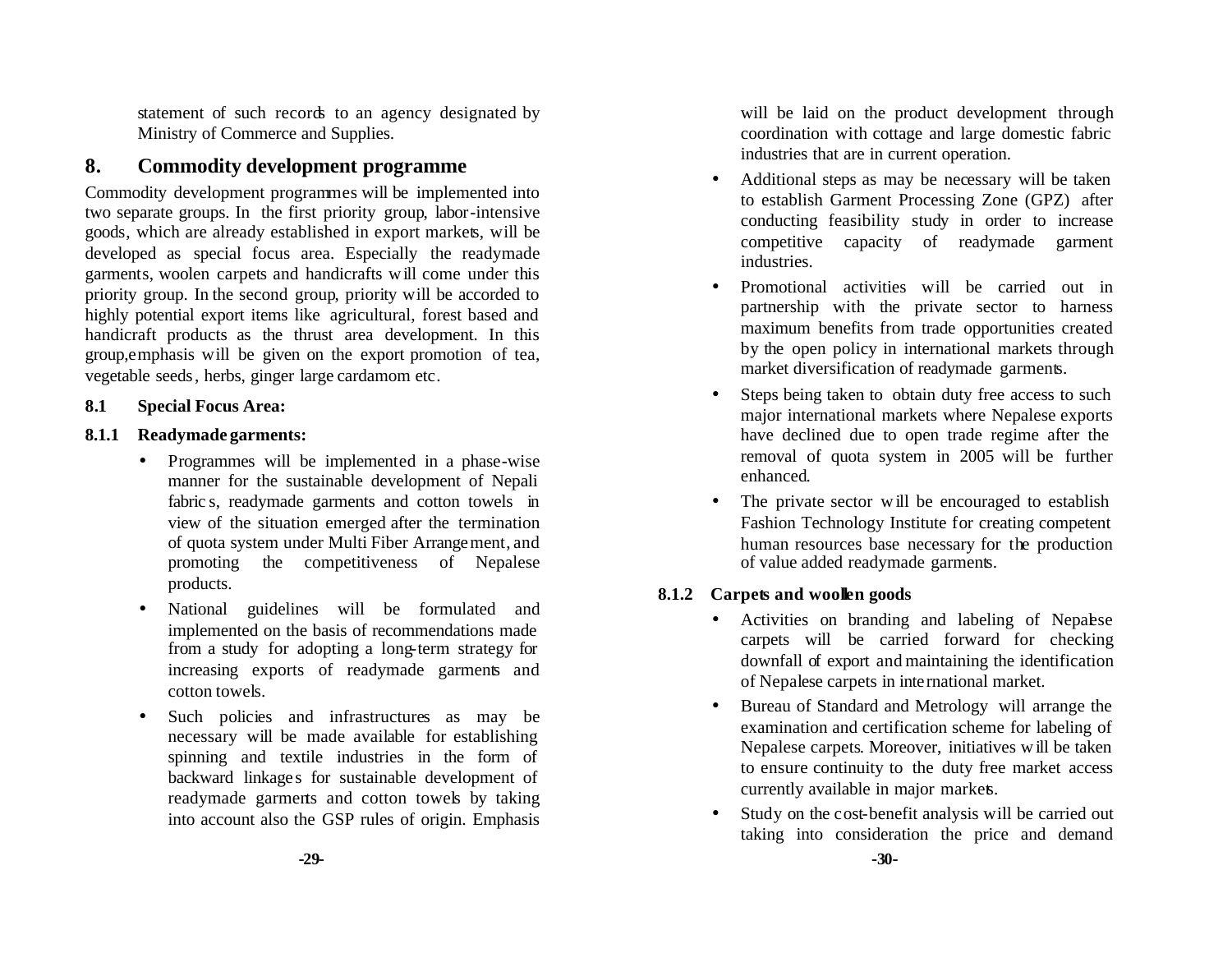competitiveness of carpets in international markets in order to adopt a concrete policy on the use of machine made yarns.

- The mandatory requirement of the documentary evidence of quality test of imported wools to be produced by the importer at the Customs will be continued for maintaining the quality of Nepalese carpets.
- Pre-inspection of production and exports will be made effective in order to make the quality of Nepalese carpets reliable.
- Any type of transshipment will be completely discouraged by controlling imports of woollen carpets in order to maintain the images of Nepalese carpets in the international markets which is being affected currently due to exports of foreign carpets in the name of Nepal origin.
- Feasibility study will be carried out to implement an integrated programme for producing wools within the country for the production of carpets and other woolen products with emphasis on production of Tibetan type wools.
- The quality labeling of carpets, child labor free certification and eco-labeling will be made effective for giving continuity to the export of qualitative carpets and its access to foreign markets.
- Promotional programmes will be carried out in European, American and other potential markets for diversifying exports.
- Assistance will be accorded to the development of competent human resources through establishment of a carpet school with participation of the private sector for strengthening the institutional arrangements on carpet production process.

#### **8.1.3 Pashmina and silk products**

- The production of raw materials will be encouraged to ensure permanent and long term supply of primary raw materials required to produce pashmina and silk goods.
- Local entrepreneurs will be encouraged through the support in capital and technology as may be necessary for the rearing of Himalayan goats (Chyangra) for producing raw materials.
- Activities ranging from mulberry farming (Kimbu), the raw material of silk, to the production of fabrics will be encouraged with special emphasis on silk produc tion through support to capital and technology as may be necessary.
- Priority will be given to the quality testing and registration of trade marks in major exporting countries to maintain quality standards of the goods produced from pashmin a and silk.
- Pilot projects based on cooperatives and improved technology will be implemented in potential rural areas under the supervision and surveillance of technicians for the development of farming of Himalayan goats (Chyangra).
- Exports will be encouraged by facilitating market access through conduct of promotional programmes and development of competitive capacity.
- Assistance will be given to develop human resources as may be necessary for production and exports of silk and pashmina.
- Backward and forward linkages of pashmina and silk based products will be developed.
- The design center will be optimally utilized for the diversification of pashmina and silk based production.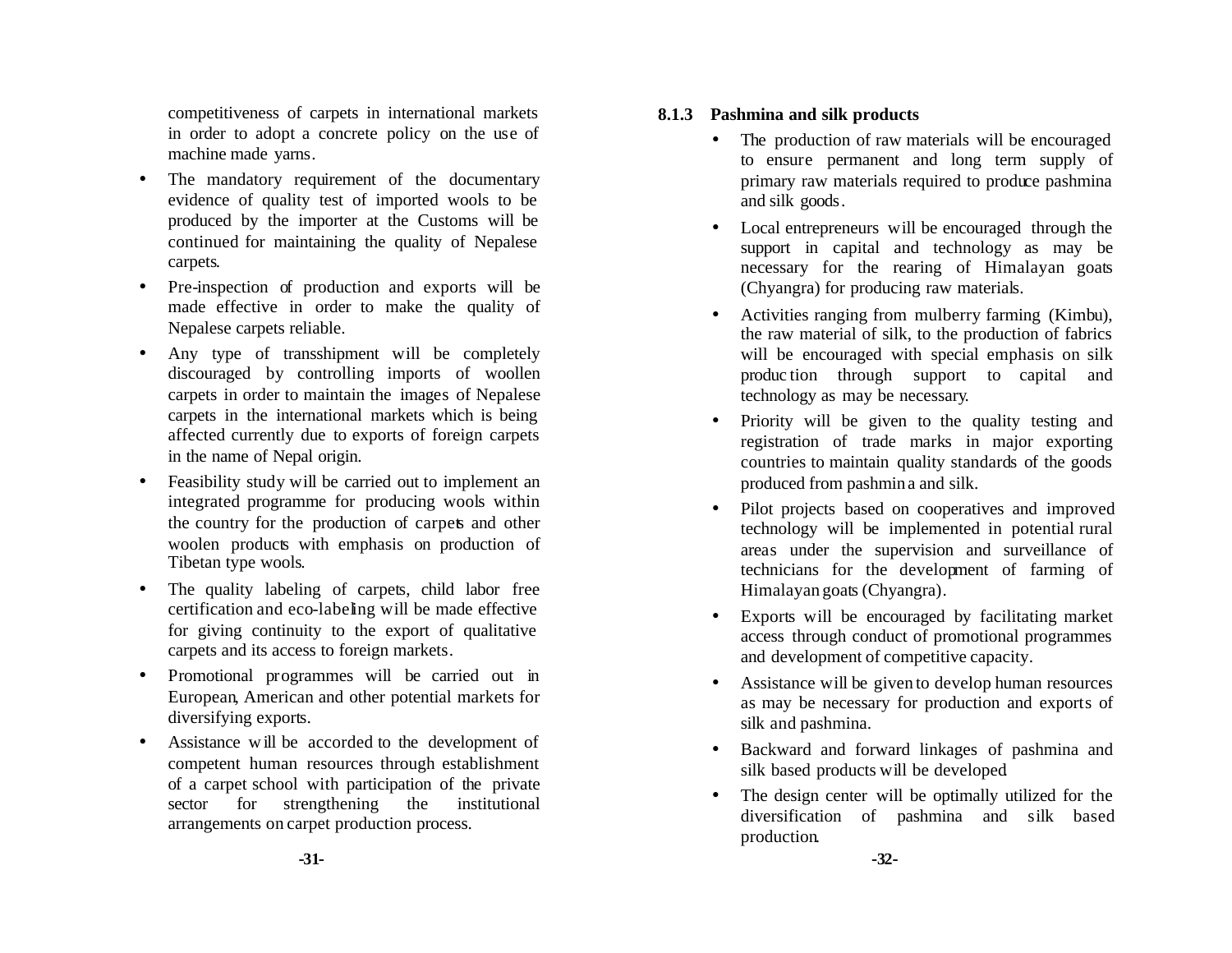#### **8.1.4 Handicraft goods**

- Assistance will be given to develop, pashmina, woollen products, silver products, metal products and handmade papers that are being exported in large quantities.
- Programmes will be conducted under the aegis of Federation of Handicraft Association of Nepal and with the support of Government of Nepal for research activities and trainings on product diversification, designing, quality development and market access of handicrafts. Moreover, Handicrafts Design and Development Centre will be developed as an institute in providing services on designing.
- The payment system in handicrafts export will be made simple by reviewing exports against the advance payment and letter of credit (L/C). Special provisions will be made to allow imports of samples, and purchases under buy back L/C and exports under buy-back arrangement.
- Exports of handicrafts other than those exported under the letter of credit will be allowed on the basis of the documents against payment.
- Provisions will be made to refund duty based on a flat rate specified in proportion to the export value for making the duty draw back practical and effective.
- All agencies issuing certification and recommendations required for exporting handicrafts will be brought at one place to simplify the procedures.
- All government agencies like customs house, Department of Archeology, security police and others will be pooled at one place to facilitate onetime customs inspection and sealing.
- Archeological examination of handicraft products will be made hassle free and simple in coordination with the concerned agencies.
- Comprehensive programmes will be launched in coordination with the Ministry of Forest and Soil Conservation and the Forest Product Development Committee in consideration of the economic activities stemming from the production and collection of Lokta used in the production of Nepali paper products in ruralareas.

#### **8.2 Thrust Area Development:**

Coordination will be established among the concerned agencies of the government and private sectors for improving the competitive capacity by increasing the production of highly export potential agricultural products as emphasized under the thrust area development. As stated in the specific objective of the Trade Policy, the target will be the development of agricultural products under the thrust area through improvement in the value addition with the utilization of local resources for transmitting the benefits of exports to the reach of farmers. As the Agricultural Perspective Plan and Periodic Plan implemented by the government have accepted agriculture as a priority sector of the economy and given its role in poverty alleviation, the trade policy accordingly aims at promoting exports of agricultural products in an integrated fashion. In particular, programs will be implemented for the commercialization of the farming of tea, vegetable seeds, large cardamom, ginger and herbs that possess comparative advantage. Efforts will also be made to widen market access facilities for the other products the export of which has continuously increased.

#### **8.2.1 Tea**

• Nepalese tea will be established as a major exportable product in the prospective of the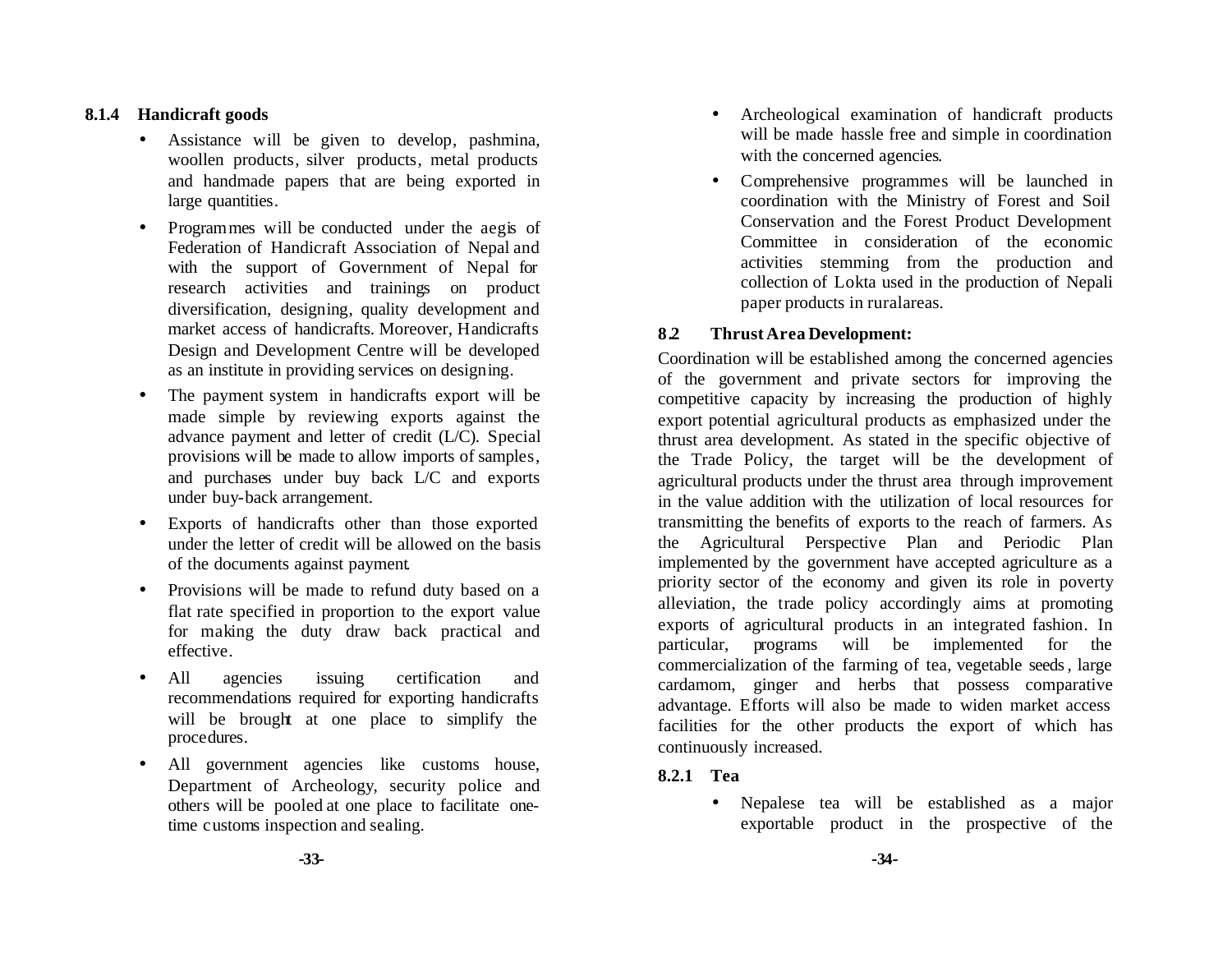geographical diversity, climatic suitability and comparative advantage .

- Intergraded programme will be formulated in coordination with Ministry of Agriculture and Cooperatives, Tea Development Board and other agencies concerned for developing Eastern region of Nepal as tea area in order to increase the production capacity and quality of tea.
- Contract farming and establishment of tea estates will be encouraged for the enhancement of economies of scale and bringing continuity and reliability in the production in consideration of the international demand.
- Incentives will be given to the production and promotion of Orthodox tea and C.T.C. tea considering their different market demands.
- Promotional programs will be launched, particularly in Japan, France and Germany for orthodox tea and, on the other, steps will be taken for expanding markets for C.T.C. tea in Pakistan, India and markets in the Middle East countries.
- The existing tea development fund will be made more effective for promoting investments that will benefit from the economies of scale in raising tea production. Ste ps will be taken to divert the fund in the international marketing of tea.
- Steps will be taken to implement promotional programs suitable to international markets in partnership with private and donor agencies by motivating small tea farmers and producers.
- Quality control testing and certification of tea will be streamlined by taking consideration of the demand of international consumers and prevailing laws.

• Transportation costs will be reduced by constructing feeder/rural roads between tea gardens and production centers.

#### **8.2.2 Vegetable s seeds**

- Opportunities of producing and exporting vegetable seeds arising out of the geographical and environmental diversity will be utilized with participation of the private sector.
- Seeds production will be expanded to neighboring districts after the marketing and commercialization of the foundation seeds producing areas like Rukum, Salyan, Jumla, Kalikot and Nuwakot.
- The private sector will be given assistance to regularly participate in agricultural fairs organized in Bangladesh which has emerged as a major market for Nepali vegetable seeds, and in other potential markets of the Middle East Asia, Japan and India.
- Initiatives will be taken in cooperation with the concerned agencies for maintaining coordination between production and exports with due regard to the seeds quality, improved variety and varietals purity of Radish (Minorli Mula), or Cress leaves (Lepidium sativum), broad leaf mustard, and beans that are being exported from Nepal.
- Incentives will be provided in the agricultural inputs including packaging materials required for seeds production and exports. Moreover, imports of qualitative seeds will be encouraged.

#### **8.2.3 Large Cardamom**

• Assistance will be given in availing capital and technology for extending cardamom production on the basis of feasibility study.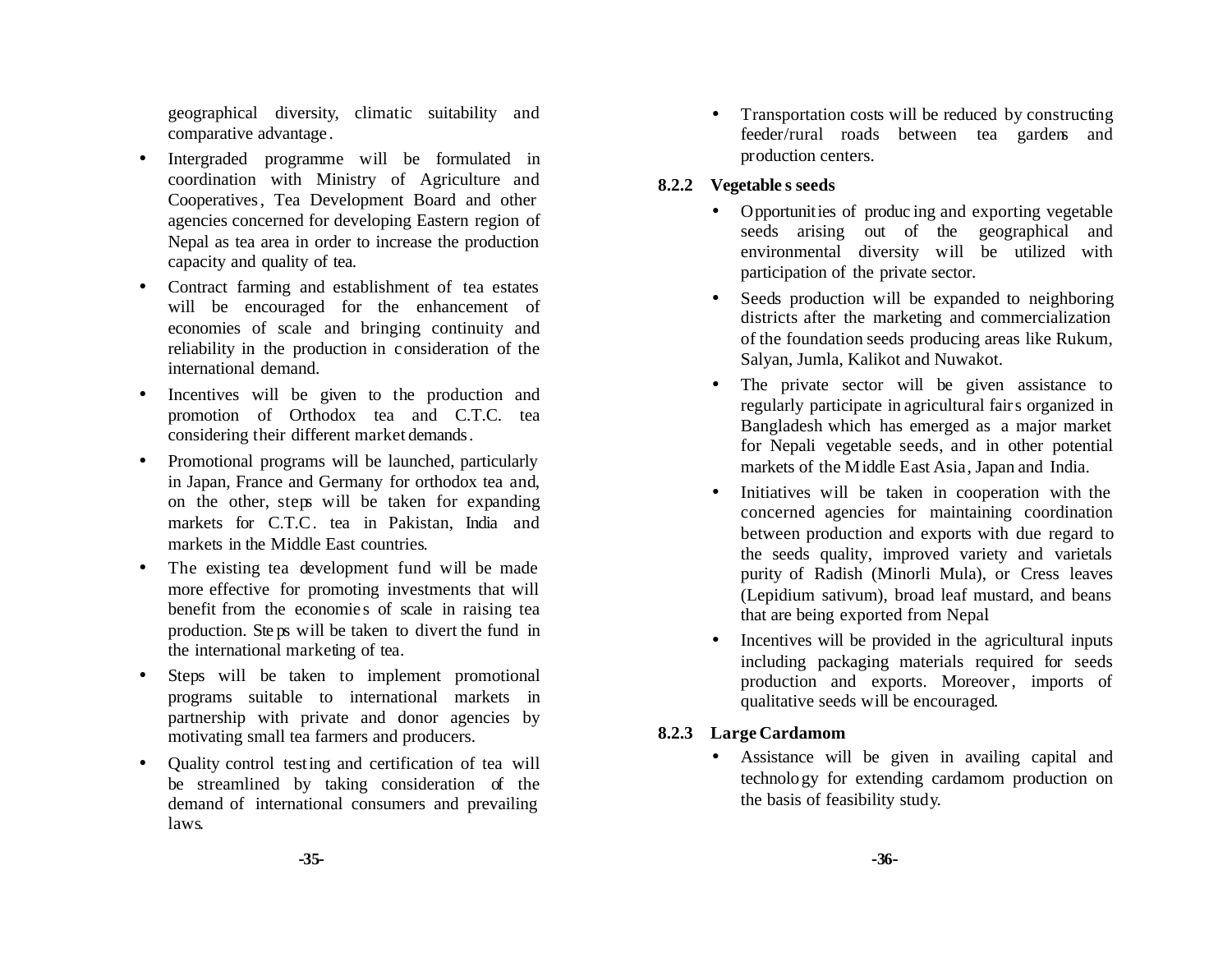- Exports will be promoted through product-wise and country-wise diversification by maintaining the quality standards through improvements in the production and processing on the basis of national standards of quality and grading.
- Assistance will be given in cooperation with Nepalese diplomatic missions abroad to publicize about the Nepalese cardamom in the potential markets.
- Value addition opportunities will be identified and encouraged.

#### **8.2.4 Pulses:**

- Special programmes for the development of pulses crops will be launched through Ministry of Agriculture and Cooperatives to increase production and productivity by providing support for improved seeds and developed production technology.
- Technical services, trainings, seeds and other inputs as may be necessary will be made available in cooperation with the concerned service oriented organizations for the development of pulses crops to meet the production and export targets.
- Efforts w ill be made to strengthen the SPS laboratories and get international recognition and accreditation.
- SPS certification will be made effective in order to develop competitive capacity of the products.

## **8.2.5 Floriculture**

• Floriculture business will be developed through provisions of seedlings, capital, technology and trainings as may be necessary to produce exportable flowers and also by maintaining coordination between production and market demand.

- Production will be encouraged for the development floriculture business through identification of appropriate variety of flowers.
- Assistance will be provided for the market study, promotion, packaging and transportation for facilitating access to international markets.
- Certification system of quality standards will be adopted in accordance with the international practice for the purpose of enhancing reliability on the quality of flowers.
- Facilities of air conditioned transportation system and cold storage at the airport will be made available to facilitate the exports.

#### **8.2.6 Precious/semi-precious gems and stones, and gold and sliver ornaments**

- Imports of raw materials required for producing ornaments will be made simple and duty free by adopting a separate special policy for the production, development and export promotion of precious and semi-precious gems and stones, and gold and sliver ornaments.
- The production, import-export and re-export of ornaments made of precious metal, gems and stones will be facilitated by encouraging mining extractions of precious and semi-precious gems and stones.
- Tax and customs duty will be waived on the import of machinery and tools necessary for industries produc ing and exporting precious and semi precious stones and ornaments.
- Production of ornaments will be encouraged by targeting particular markets.
- Additional promotional activities will be carried out for availing export opportunities through provisions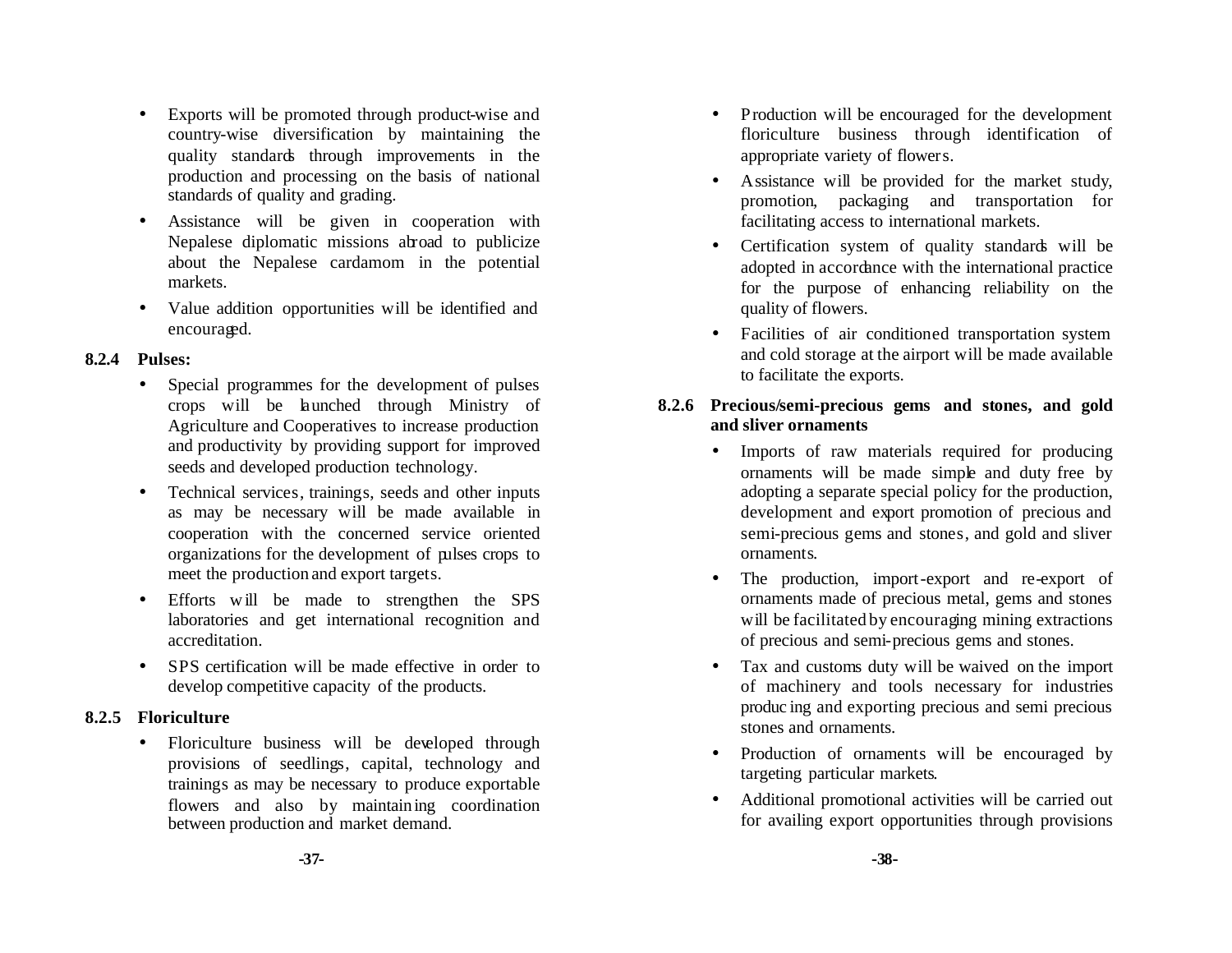of capital necessary for producing and maintaining sufficient stock of various types of gems and stones, and gold and sliver ornaments.

• Trainings will be given to craftsmen of gold and sliver ornaments to enhance their skill.

#### **8.2.7 Processed leather**

- Capital and technical assistance will be made available for the commercial farming of livestocks to ensure supply of qualitative raw hides and skins.
- Export of processed leather and leather goods will be encouraged.
- Assistance will be given on the import of machinery and technology for manufacturing the fully processed leather.
- Effective market promotion programmes will be conducted for access to international markets.
- Foreign investments will be encouraged in leather processing.
- Loans on concessional interest rates will be made available to import machinery and equipment.
- Common Facility Centre will be established for the full processing of semi-processed leather.

## **8.2.8 Gingers/dried gingers**

- Capital, technology and seeds will be made available in cooperation with the concerned agency by identifying pocket area for the production of appropriate species of ginger for enhancing the quality of dry ginger.
- Markets shall be ensured for gingers.
- Certification system and promotional programs will be launched for access to international markets by diversifying production.
- Trainings will be provided in various aspects ranging from production to sales promotion for the commercial and improved farming.
- Assistance will be given to the processing and transportation of the ginger based exportable products.

#### **8.2.9 Herbs and essential oils**

- Testing and certification services will be made available by developing fully equipped testing laboratories in herbs production and processing, and efforts will be made to acquire international recognition in testing technology.
- Capital, technology and trainings will be made available for production, grading, storage and collection of high value herbs and essential oils required for the development of their commercial farming.
- Value addition in the production of herbs based processed and semi-processed exportable products will be encouraged.
- Market research and promotional programs will be conducted to encourage exports of herbs and herbal products.
- Production will be encouraged through the cooperatives by according priority to the identified pocket areas for herbs production.

## **8.2.10 Handmade paper and paper products**

• Supply of raw materials will be expanded through conservation and organized production of Lokta, a wood pulp, for developing quality standards and increasing supply capacity of handmade paper and paper products.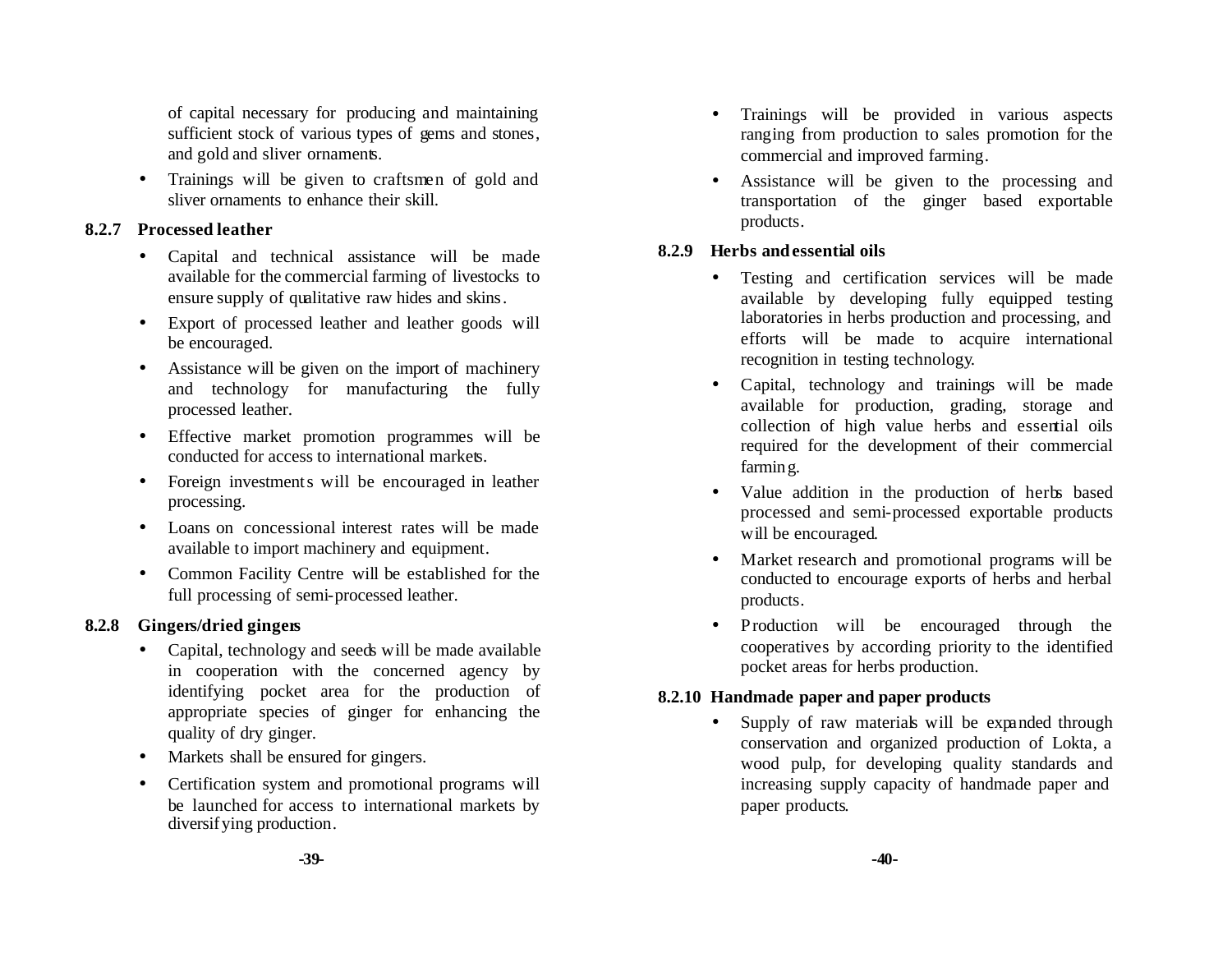- Capital, technology and trainings necessary to produce Lokta and Nepalese papers will be made available.
- Assistance will be given for the improvement of production technology of Lokta paper.
- Promotional programs will be carried out to diversify products based on handmade paper, and maximize utilization of the design centre and market opportunities.

#### **8.2.11 Wooden craft products**

- Assistance will be given to facilitate wood seasoning and ensure regular supply of wood for the production of qualitative wooden craft produc ts as per the international demand.
- Promotional programs will be conducted through research, training, product development and export capacity expansion for produc ing wooden craft products.
- Tax and customs duty will be exempted on the import of machinery and equipment necessary to produce exportable wooden craft products, and regular supply of electricity will be ensured and necessary infrastructures will be developed for facilitation of production.
- Incentives and concessions will be provided in the export of the wooden craft products.
- Programs will be conducted to improve the quality of wooden craft products through trainings to the entrepreneurs.
- Handicraft Design Centre will be encouraged in developing new products based on wooden crafts.
- Fumigation treatment facility will be established to facilitate exports of wooden crafts.

#### **8.2.12 Coffee**

- Exports will be promoted through the adoption of new technologies in the production, processing, grading and quality standards of highland and organic coffee, and additional areas will be identified for increasing coffee production.
- Production will be encouraged in the community through cooperatives.
- Supply of high quality seedlings and other necessary inputs w ill be ensured to attract farmers in the production of qualitative coffee.

#### **8.2.13 Honey**

- Quality standards will be ensured by developing laboratories of international recognition to maintain reliability of honey.
- Effective inspection and monitoring of bee farming and honey production w ill be carried out to maintain the quality.
- Honey production will be diversified by encouraging production of Nepalese special honey particularly based on mustard and rapeseed flowers.
- Packaging system will be improved, and imports of machinery and equipment required for processing exportable honey will be exempted from tax and customs duty.
- Honey producers will be assisted through support of capital and technology and appropriate infrastructures to promote production of exportable organic honey.
- Promotional measures will be pursued at the identified honey importing nations.